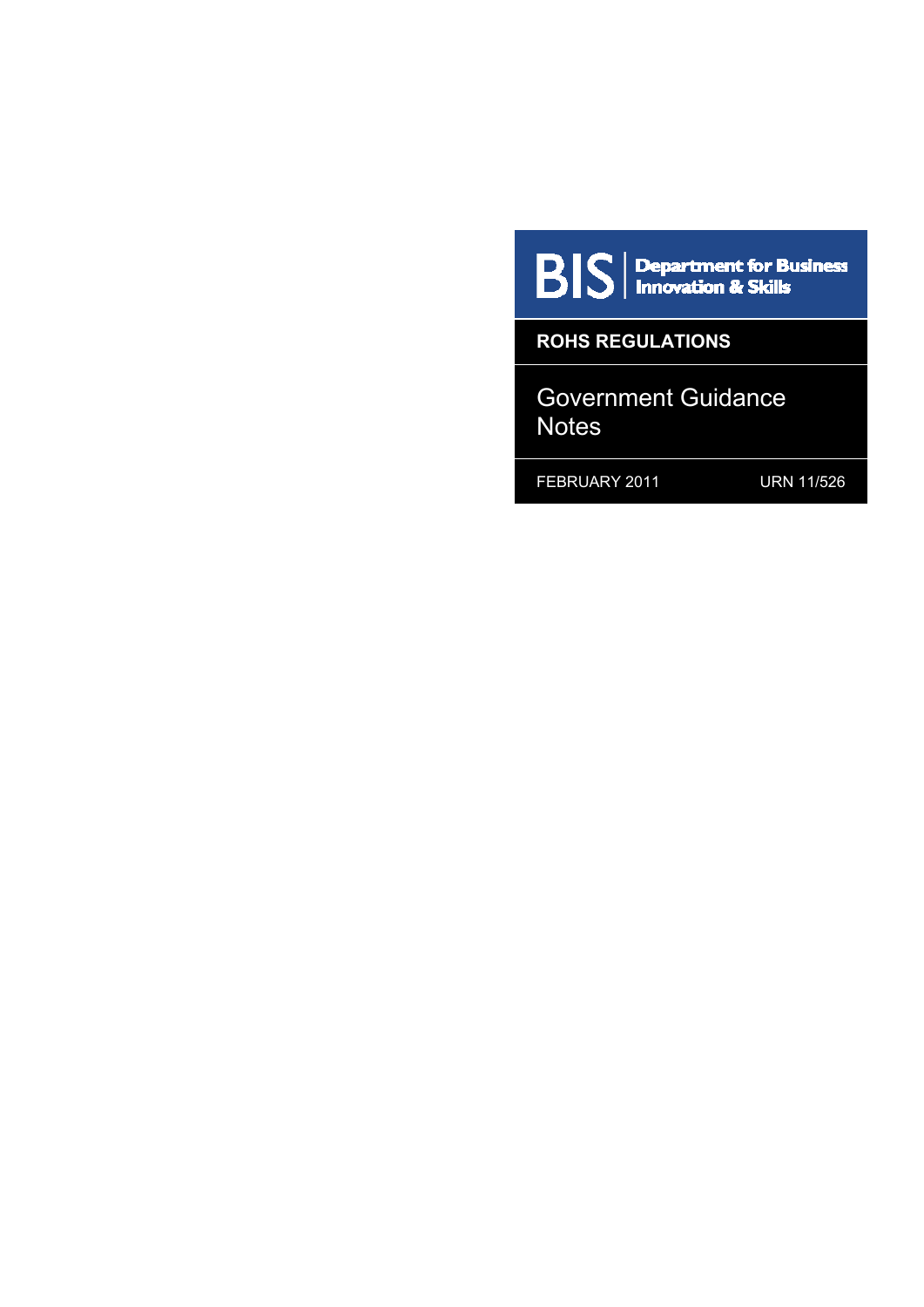# <span id="page-1-0"></span>**About this guidance**

**This guide is addressed to all businesses and individuals placing electrical and electronic equipment on the UK market.** 

**It clearly explains the requirements of the legislation, including a decision tree and flow chart.** 

**This guidance cannot cover every situation and, of course, it may be necessary to carefully consider the relevant legislation to see how it applies in your circumstances. However, if you do follow the guidance it will help you to understand how to comply with the law.** 

**This guidance has been designed to comply with the "Code of Practice on Guidance on Regulation 2009". This was published in October 2009 and a copy can be downloaded from the BIS website at [www.bis.gov.uk](http://www.bis.gov.uk/).** 

**This is the February 2011 edition and replaces all earlier editions. The guidance is updated on a regular basis as necessary.**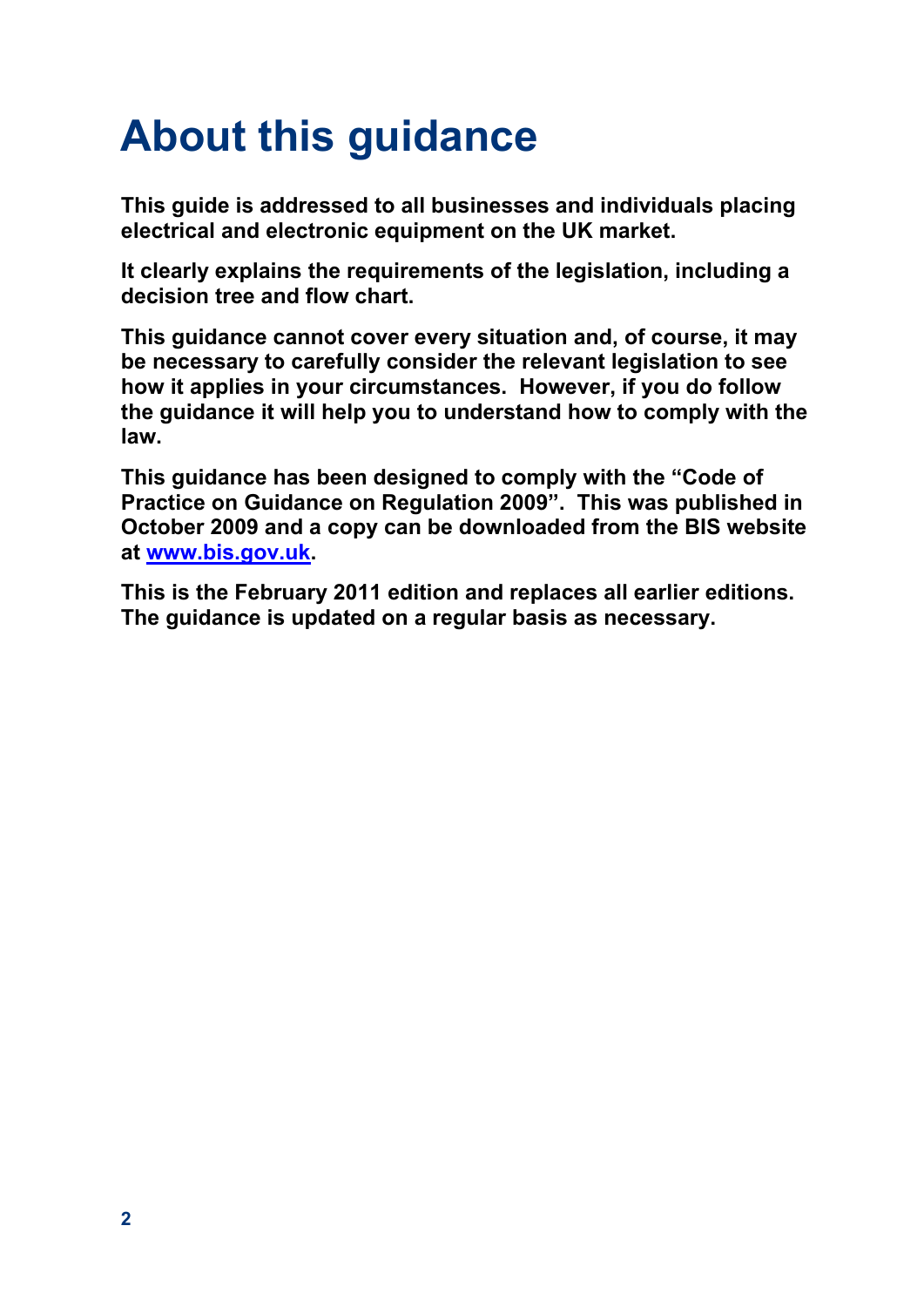# <span id="page-2-0"></span>**Contents**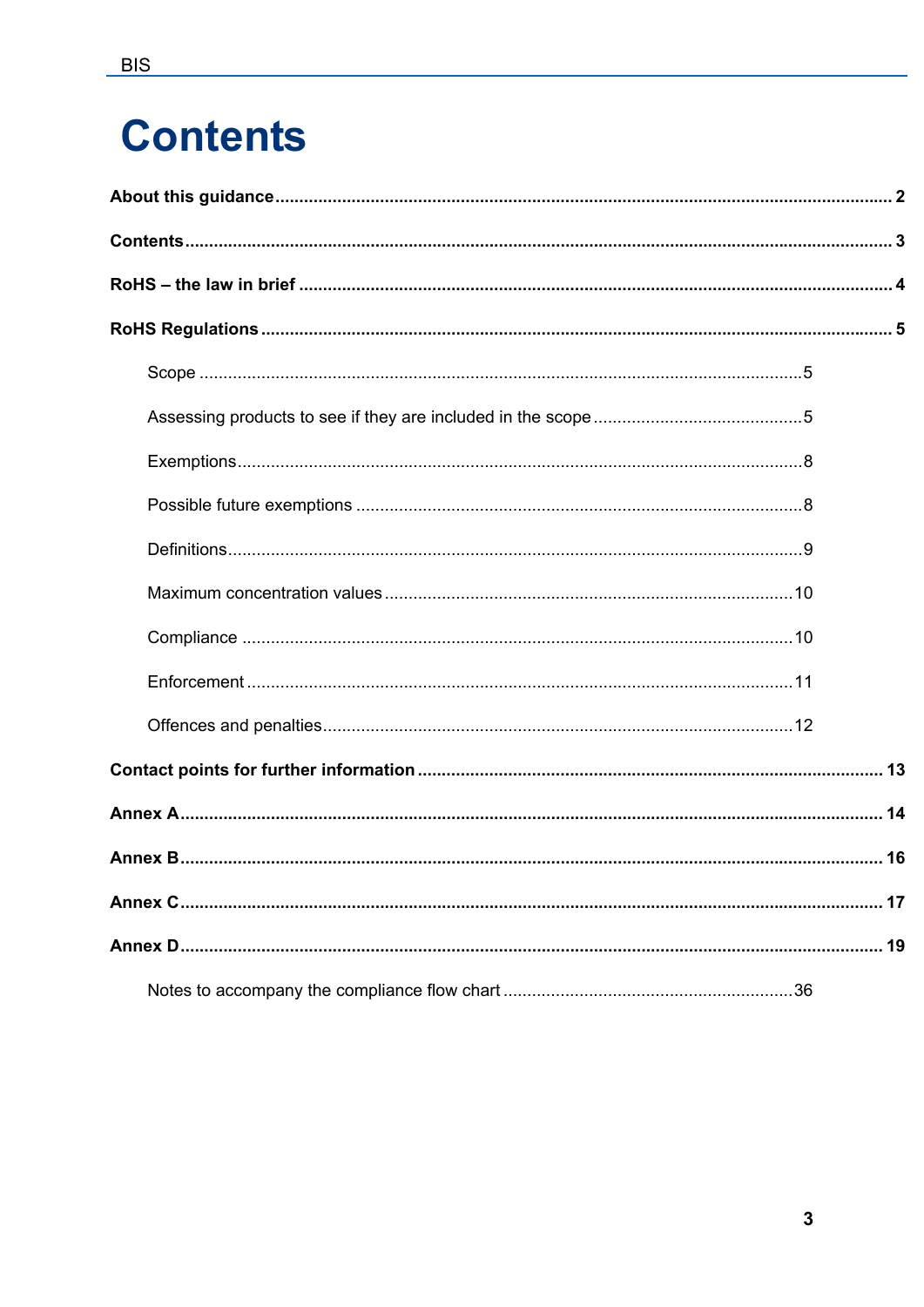# <span id="page-3-0"></span>**RoHS – the law in brief**

# **Summary**

- 1. The Restriction of the Use of Certain Hazardous Substances in Electrical and Electronic Equipment Regulations 2008<sup>[1](#page-3-1)</sup>, as amended, ("the RoHS Regulations") implemented the provisions of the European Parliament and Council Directive on the Restrictions of the use of certain Hazardous Substances in electrical and electronic equipment<sup>[2](#page-3-2)</sup> ("the RoHS Directive"), as amended.
- 2. The RoHS Regulations have banned the putting on the UK market of new Electrical and Electronic Equipment (EEE) containing more than the permitted levels of lead, cadmium, mercury, hexavalent chromium and both polybrominated biphenyl (PBB) and polybrominated diphenyl ether (PBDE) flame retardants since 1 July 2006. There are a number of exempted applications for these substances.
- 3. Since 1 July 2006, manufacturers have needed to ensure that their products and the components and subassemblies of such products - comply with the requirements of the Regulations by the relevant date in order to be put on the Single Market. The Regulations have also had an impact on those who import EEE into the European Union on a professional basis, those who export to other Member States and those who rebrand other manufacturers' EEE as their own.
- 4. The RoHS Regulations do not affect the application of existing legal requirements for EEE, including those regarding safety, the protection of health, existing transport requirements or provisions on hazardous waste. In other words, existing legislation on EEE and hazardous substances must also be complied with.

# **Entry into force**

5. The RoHS Regulations came into force on **1 February 2008**, but replace similar Regulations $3$  that came into force on 1 July 2006.

# **Requirements**

- 6. The main requirement of the RoHS Regulations is that from 1 July 2006 a producer (as defined in the Regulations) may not put new EEE containing lead, mercury, cadmium, hexavalent chromium, polybrominated biphenyls (PBB) and polybrominated diphenyl ethers (PBDE), in amounts exceeding the established maximum concentration values, on the market. Certain applications (listed in Annex C and referred to in Regulation 5) are exempt and there is also an exemption for spare parts for the repair of equipment that had been put on the market before 1 July 2006. The RoHS Regulations also do not apply to the re-use of equipment that was put on the market before the same date.
- 7. Producers must be able to demonstrate compliance by submitting technical documentation or other information to the enforcement authority on request and

<span id="page-3-1"></span> $1$  SI 2008 No. 37, as amended by the Restriction of the Use of Certain Hazardous Substances in Electrical and Electronic Equipment (Amendment) Regulations 2009 (SI 2009 No. 581). 2

<span id="page-3-2"></span> $2^2$  Directive 2002/95/EC of 27 January 2003, (OJ No. L37, 13.2.2003, p. 19).

<span id="page-3-3"></span><sup>&</sup>lt;sup>3</sup> The RoHS Regulations 2006, (SI 2006 No. 1463).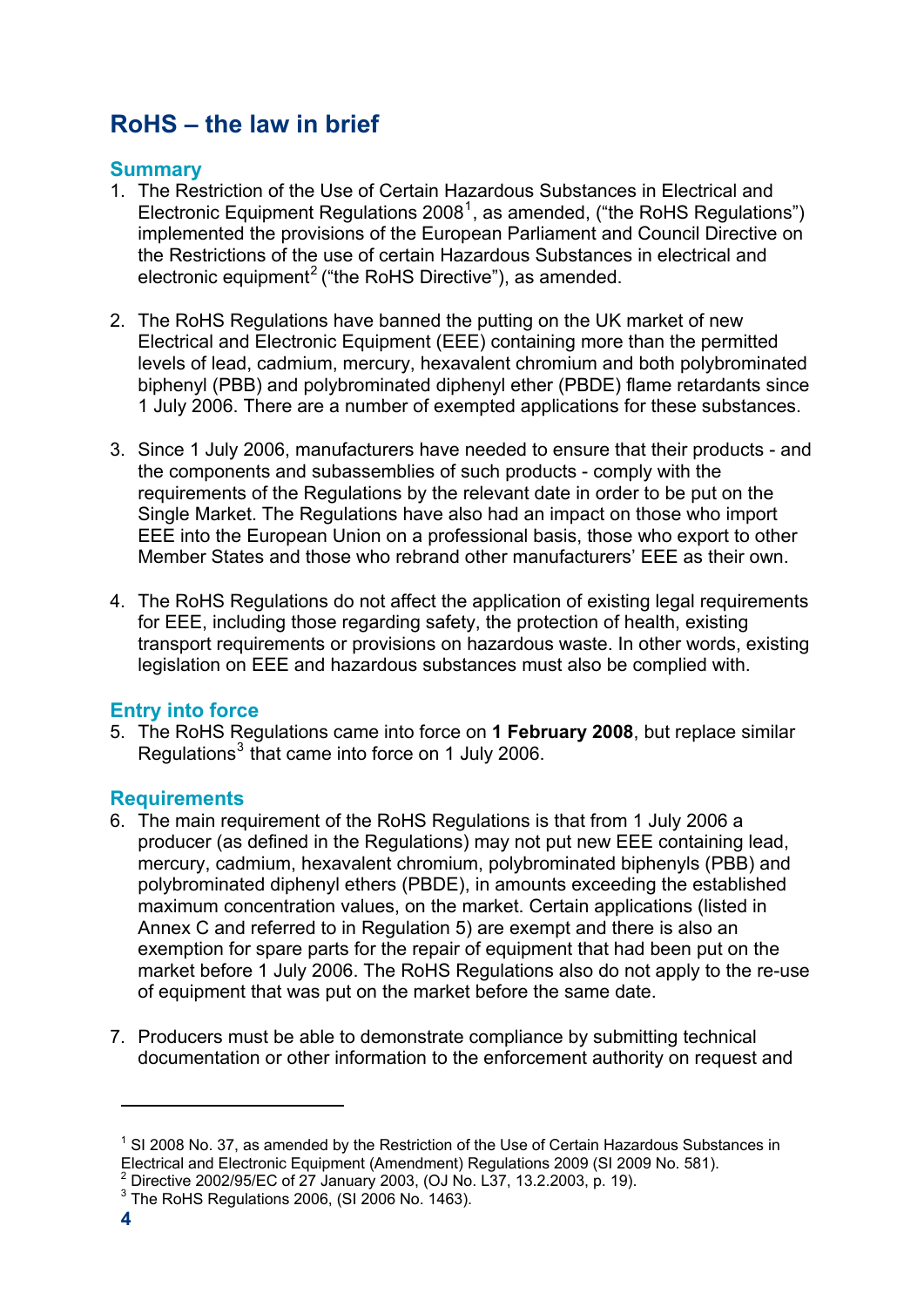<span id="page-4-0"></span>must retain such documentation for a period of four years after the EEE is placed on the market.

# **Enforcement**

8. Responsibility for the enforcement of the RoHS Regulations lies with the Secretary of State for Business, Innovation & Skills, who has appointed the National Measurement Office (NMO), an executive agency of the Department, to act on his behalf.

# **RoHS Regulations**

# **Scope**

1

- 9. The RoHS Regulations apply to all EEE containing hazardous substances put on the market in the UK on or after 1 July 2006, which falls into any of the eight broad categories listed in Annex A. Annex A also includes indicative (but not exhaustive) examples of products under each of the categories. The RoHS Regulations specify a voltage range within which the products in the eight categories must fall in order to come within the scope. This is up to and including 1,000 volts AC or up to and including 1,500 volts DC.
- 10. The eight broad categories mentioned above reflect eight of the ten categories in Annex 1 of the Waste Electrical and Electronic Equipment (WEEE) Directive<sup>[4](#page-4-1)</sup>. In addition, the RoHS Regulations apply both to electric light bulbs and to household luminaires.
- 11. The two categories of the WEEE Directive **not** included within the scope of the RoHS Regulations are Medical Devices and Monitoring & Control Instruments. Please note, however, that Article 6 of the RoHS Directive places an obligation on the European Commission to present proposals for including EEE falling within those two categories within the scope of the RoHS Directive, once scientific and technical evidence has demonstrated that such proposals are feasible. In this respect, the Commission asked independent consultants to undertake a study to review the current position. The results of that study were published by the Commission in July 2006 and informed the agreement of a new RoHS Directive in 2010.

# **Assessing products to see if they are included in the scope**

- 12. For many products, the decision on whether they are included within the scope of these Regulations should be reasonably straightforward. However there are a number of products (particularly in specialised or industrial sectors), where there may be significant areas of doubt and uncertainty.
- 13. An example of a 'decision tree' that could be used by producers to help determine whether their products might come within the scope of the RoHS Regulations can be found at Annex B.

<span id="page-4-1"></span><sup>4</sup> Directive 2002/96/EC of 27 January 2003, (OJ No. L37, 13.2.2003, p. 24).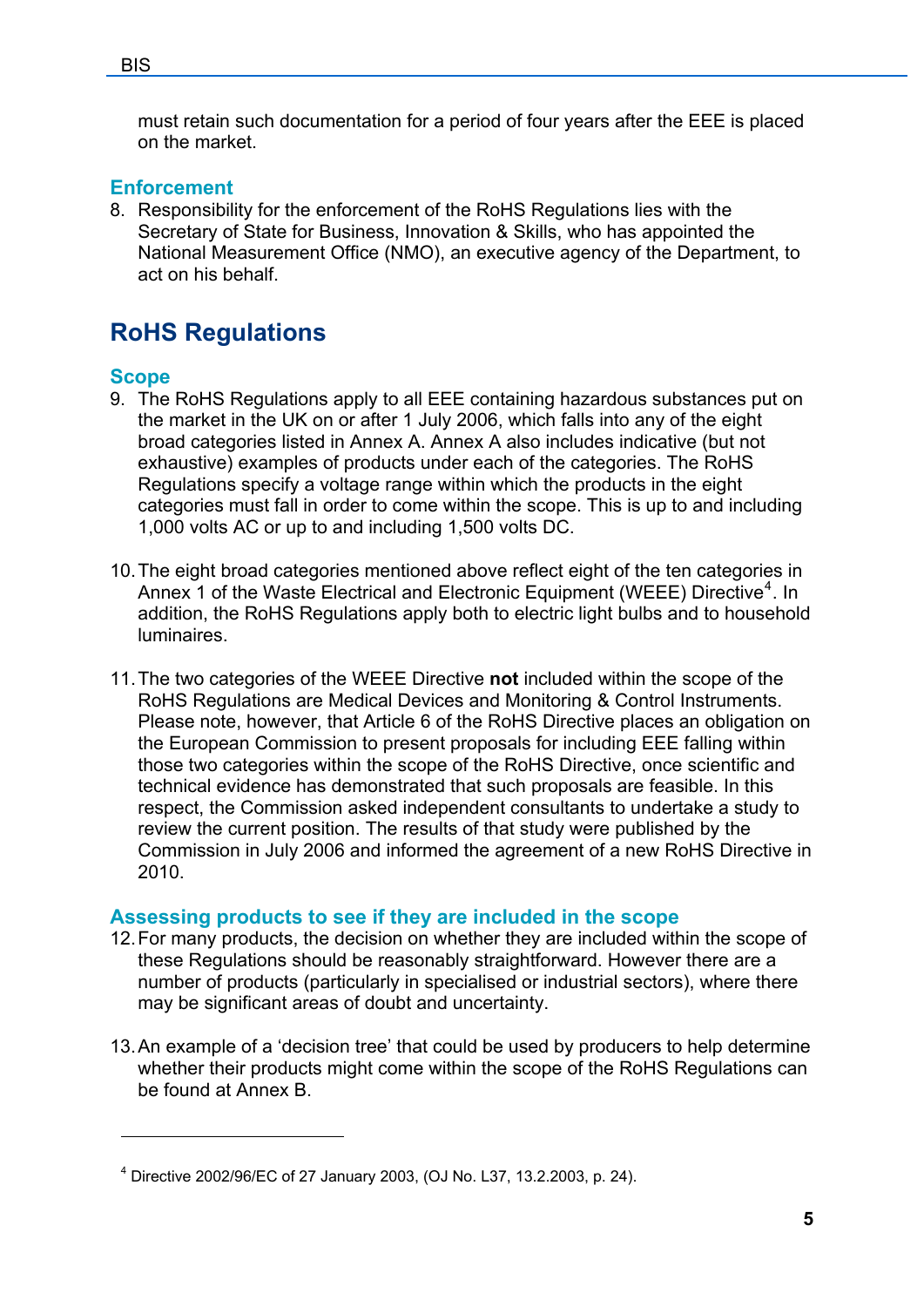14. The guidance that follows uses some of the criteria for assessing "grey area" products (those whose inclusion within the scope of the RoHS Directive is in doubt) that have been discussed in the Technical Adaptation Committee (TAC) of Member States and reflects the Commission's Frequently Asked Questions document on the WEEE and RoHS Directives<sup>[5](#page-5-0)</sup>.

#### i. *EEE intended to protect national security and/or for military purposes*

On the basis that there is an express exemption from the categories of Annex 1A of the WEEE Directive in relation to EEE intended specifically to protect national security and/or for military purposes, it is the view of BIS and the Commission that equipment connected with the protection of the essential security interests of Member States and to arms, munitions and war material may, accordingly, be considered to be exempt from the provisions of the RoHS Directive. It should be noted, however, that this exemption would not apply to any equipment that is used to protect national security and/or has a military purpose, but is not designed exclusively for these purposes.

ii. *Products where electricity is not the main power source* 

Many products contain electrical and electronic components, either for additional functionality or as peripheral parts. A simple example could be a combustion engine with an electronic ignition. The definition of EEE in the Regulations extends only to those products that are dependent on electric currents or electromagnetic fields to work properly, meaning that it is the primary power source. When the electric current is switched off, the product cannot fulfil its main function. If electricity is used only for control or support functions, the product could be considered to be outside the scope of the RoHS Regulations. In the above example the combustion engine would be considered to be outside that scope.

One exception to this general rule is sports equipment with electric or electronic components, which is a specific item listed within Annex A of this Guidance as it is drawn directly from the indicative list in Annex 1A of the WEEE Directive. In this case, all sports equipment with electric or electronic components are considered to come within the scope of the RoHS Regulations regardless of whether or not those components are required for the primary function of the equipment.

iii. *Products where the electrical or electronic components are not needed to fulfil the primary function* 

This is related to, but not always the same as the above situation. Some

<span id="page-5-0"></span><sup>5</sup> European Commission's *Frequently Asked Questions on the RoHS and WEEE Directives*  published May 2005 and revised August 2006. This can be downloaded from [http://ec.europa.eu/environment/waste/weee/index\\_en.htm](http://ec.europa.eu/environment/waste/weee/index_en.htm)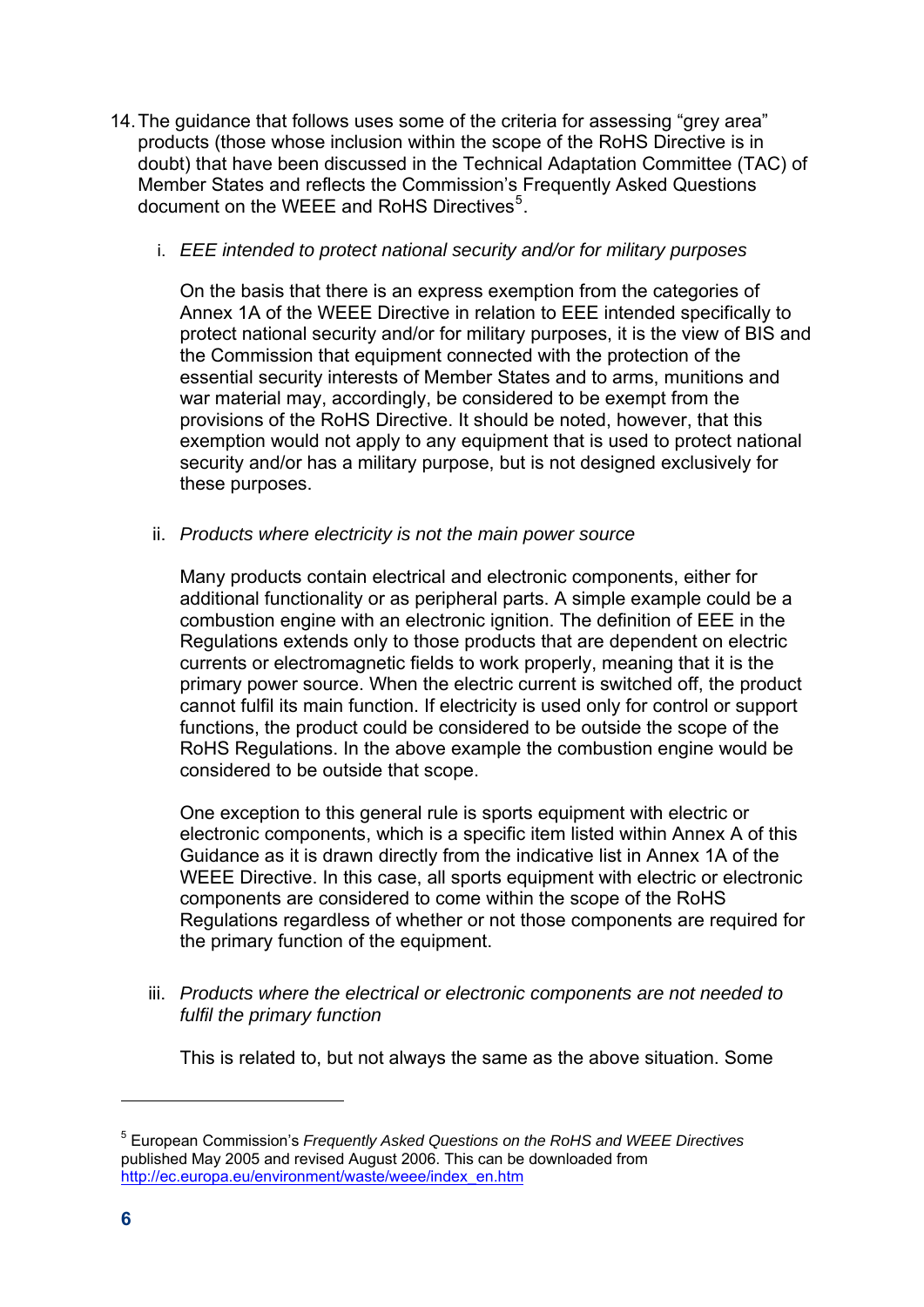products, particularly toys and novelty items contain an electrical or electronic element that gives added value to the product. Often there are similar products on the market fulfilling the same function, but without these components. Examples might include musical greetings cards or soft toys with electronic components, which still fulfil their primary function without their electronic components and could be considered to be outside the scope of the RoHS Regulations.

# iv. *Electrical and electronic equipment that is part of another type of equipment*

The WEEE Directive excludes EEE that is part of another type of equipment that does not fall within the scope of the Directive. On the basis that EEE under the RoHS Directive is defined in identical terms, it is the view of BIS and the Commission's Legal Services that such an exclusion extends to EEE under the RoHS Directive and, consequently, to the RoHS Regulations. Examples of such equipment would be lighting or entertainment equipment for use in vehicles, trains or aircraft. This type of equipment would be excluded as it is designed to be part of a product that falls outside the scope of the Directive.

Equipment that is part of another type of equipment or system is considered to be outside the scope of the Directive where it does not have a direct function outside the other item of equipment or system and that other item of equipment or system is itself outside the scope of the Directive.

Equipment may also be part of a fixed installation. A "fixed installation" may be a combination of several pieces of equipment, systems, products and/or components (or parts) assembled and/or erected by a professional assembler or installer at a given place to operate together in an expected environment and to perform a specific task, but not intended to be placed on the market as a single functional or commercial unit.

In such a case, the elements of a system that are not discernible EEE products in their own right or that do not have a direct function away from the installation are excluded from the scope of the RoHS Regulations.

#### v. *Batteries*

1

The RoHS Directive restricts the use of the named hazardous substances in new electrical and electronic equipment, but in the view of the European Commission does not apply to batteries. This includes batteries that are permanently fixed into the product, as well as removable batteries. Under the treatment requirements of the WEEE Regulations<sup>[6](#page-6-0)</sup>, batteries must be removed from any separately collected waste electrical and electronic equipment. A European Commission Directive, adopted in September 2006, introduced further requirements on battery and electrical equipment manufacturers. The Batteries and Accumulators & Waste Batteries and

<span id="page-6-0"></span> $6$  The Waste Electrical and Electronic Equipment Regulations 2006 as amended, (SI 2006 No. 3289).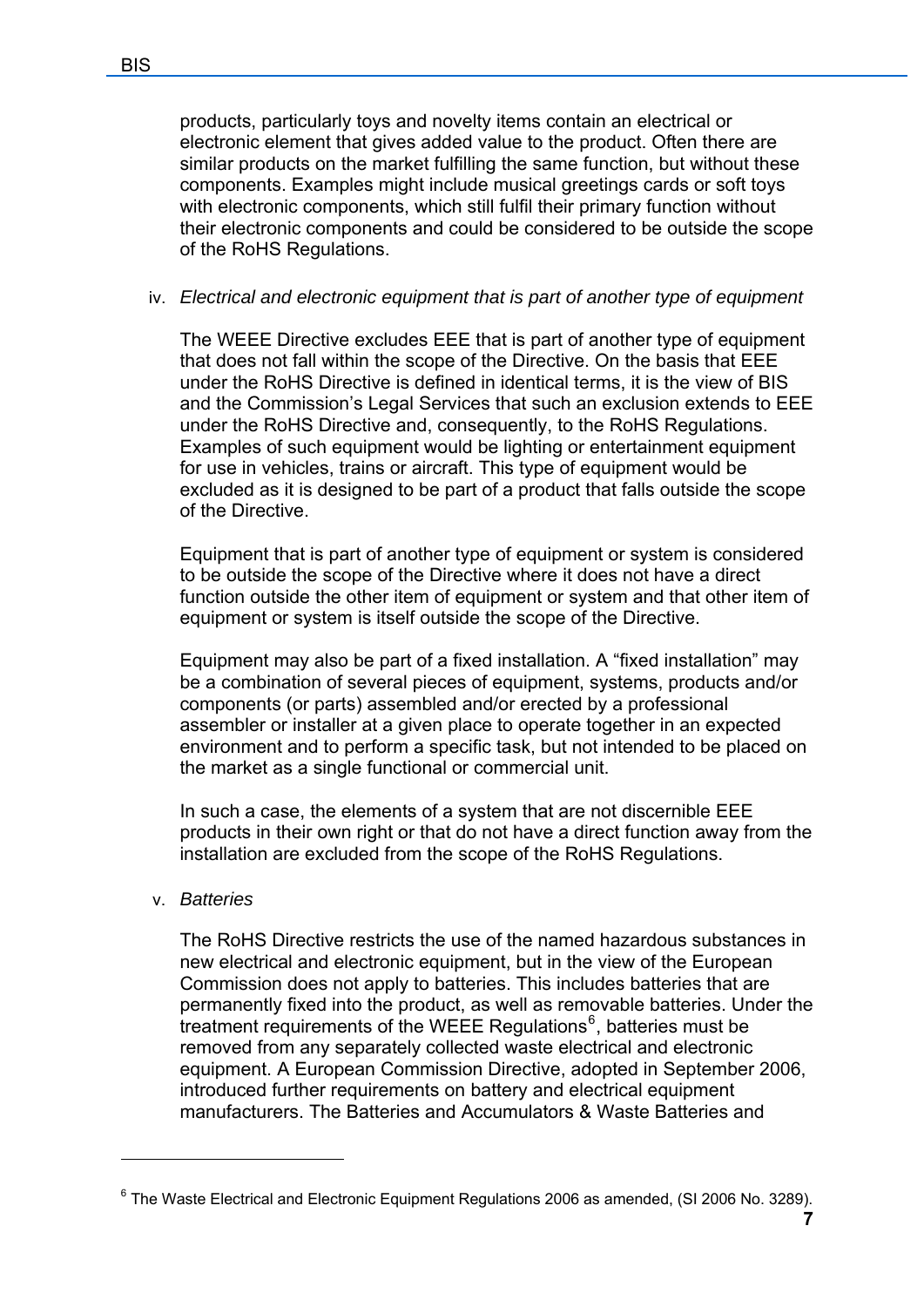<span id="page-7-0"></span>Accumulators Directive<sup>7</sup> restricts the use of certain materials in most types of batteries put on the market and also includes provisions requiring their easy removal from equipment. This Directive also introduces treatment and recycling obligations, alongside collection targets.

The UK has implemented this Directive through two sets of Regulations. The Batteries and Accumulators (Placing on the Market) Regulations 20088 implements the technical requirements for new batteries and equipment containing them and the Waste Batteries and Accumulators Regulations 2009<sup>9</sup> implements the requirements for the collection and treatment of waste **batteries** 

# **Exemptions**

15.The RoHS Regulations do not apply:

- To large-scale stationary industrial tools. (This is a machine or system, consisting of a combination of equipment, systems, products and/or components installed by professionals, each of which is designed, manufactured and intended to be used only in fixed industrial applications.)
- To spare parts for the repair of EEE that was placed on the market before 1 July 2006. It should be noted that, following discussions in the TAC, the European Commission and Member States have agreed that this exemption extends to parts that expand the capacity of and/or upgrade EEE placed on the market before that date provided the EEE concerned is not put on the market as a new product.
- To the reuse of EEE that was placed on the EU market before 1 July 2006.
- To the specific applications of lead, mercury, cadmium, hexavalent chromium and PBDE set out in the Annex to the RoHS Directive, as amended by Commission Decision 20[10](#page-7-1)/571/EC<sup>10</sup> and associated Corrigendum<sup>[11](#page-7-2)</sup>. These specific applications are explained in more detail in Annex C of these Guidance **Notes**

# **Possible future exemptions**

16. Since the RoHS Directive was published in February 2003, the European Commission has received many requests from industry for exemptions of additional specific applications of the hazardous substances. These requests extend the list in the original Annex to the RoHS Directive, once they have been agreed and adopted as Commission Decisions.

<sup>&</sup>lt;sup>7</sup> Directive 2006/66/EC of 6 September 2006, (OJ No. L266, 26.9.2006, p.1).

 $8$  SI 2008/2164.

<sup>&</sup>lt;sup>9</sup> SI 2009/890.

<span id="page-7-2"></span><span id="page-7-1"></span><sup>10</sup> <http://eur-lex.europa.eu/LexUriServ/LexUriServ.do?uri=OJ:L:2010:251:0028:0034:EN:PDF><br>11 <http://eur-lex.europa.eu/LexUriServ/LexUriServ.do?uri=OJ:L:2010:254:0048:0048:EN:PDF>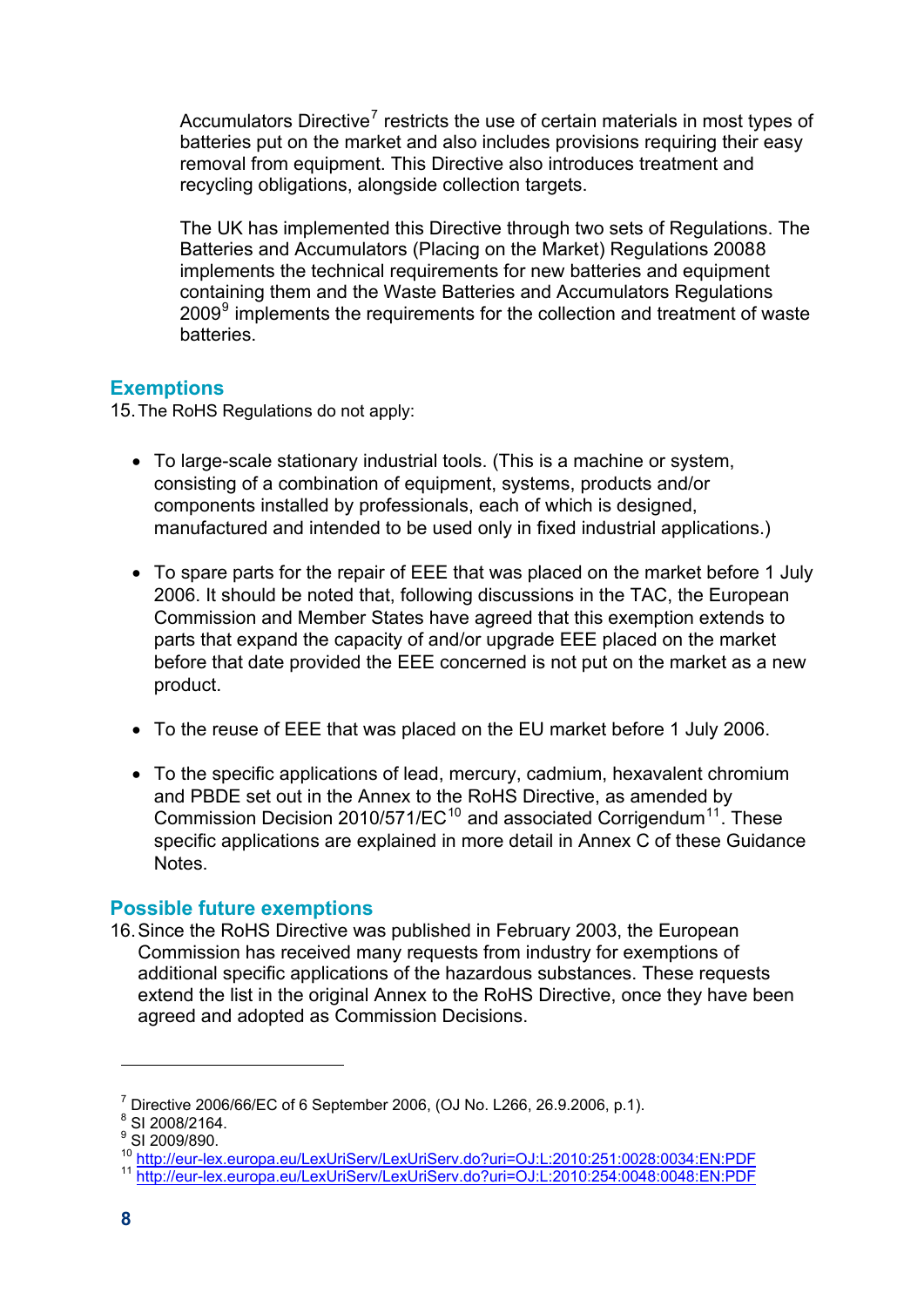- <span id="page-8-0"></span>17. The Commission has already reviewed many of the requests and, as a consequence, has published the nine separate Commission Decisions that are listed in footnote 10.
- 18. The RoHS Regulations incorporate both those exemptions which have already been adopted and any further exemptions which may be agreed<sup>[12](#page-8-1)</sup> while they remain in force, as the Department has taken advantage of new provisions so as to refer to the exempt applications listed in the RoHS Directive Annex "as amended from time to time". While this has removed the need for further amendments to the RoHS Regulations each and every time new exemptions are agreed, Annex C of these Guidance Notes will be amended and reissued whenever a new exemption is agreed.

# **Definitions**

- 19. The definitions of "**electrical and electronic equipment**" and "**hazardous substances**" can be found within the RoHS Regulations.
- 20. The definition of "**producer**" can also be found within the RoHS Regulations, but it should be noted that whoever exclusively provides financing under or pursuant to any finance agreement shall not be deemed to be a producer unless he also acts as a producer within the meaning of sub points (i) to (iii) of that definition.
- 21. "**Put on the market**" is not defined in the RoHS Regulations or in the Directive, but it is being interpreted in the same way as the term 'placing on the market', which is defined in the European Commission's *"Guide to the implementation of directives based on the New Approach and the Global Approach"[13](#page-8-1)* (commonly referred to as the "Blue Book"). This says that 'placing on the market' is the initial action of making a product available for the first time on the Community market, with a view to distribution or use in the Community.
- 22. A product is placed on the Community market when it is made available for the first time. This is considered to take place when a product is transferred from the stage of manufacture with the intention of distribution or use on the Community market. Thus, imports for own use are also considered as being placed on the market at the moment they enter the Community. Moreover, the concept of placing on the market refers to each individual product, not to a type of product, and whether it was manufactured as an individual unit or in a series.
- 23. The transfer of the product takes place either from the manufacturer, or the manufacturer's authorised representative in the Community, to the importer established in the Community or to the person responsible for distributing the product on the Community market. The distribution chain can also be the commercial chain of the manufacturer or the authorised representative. The transfer may also take place directly from the manufacturer, or authorized representative in the Community, to the final consumer or user.

<span id="page-8-1"></span><sup>&</sup>lt;sup>12</sup> Adopted and published as Commission Decisions in the EC Official Journal.<br><sup>13</sup> The *Guide to the implementation of directives based on the New Approach and the Global Approach* can be downloaded from

<http://ec.europa.eu/enterprise/newapproach/legislation/guide/index.htm>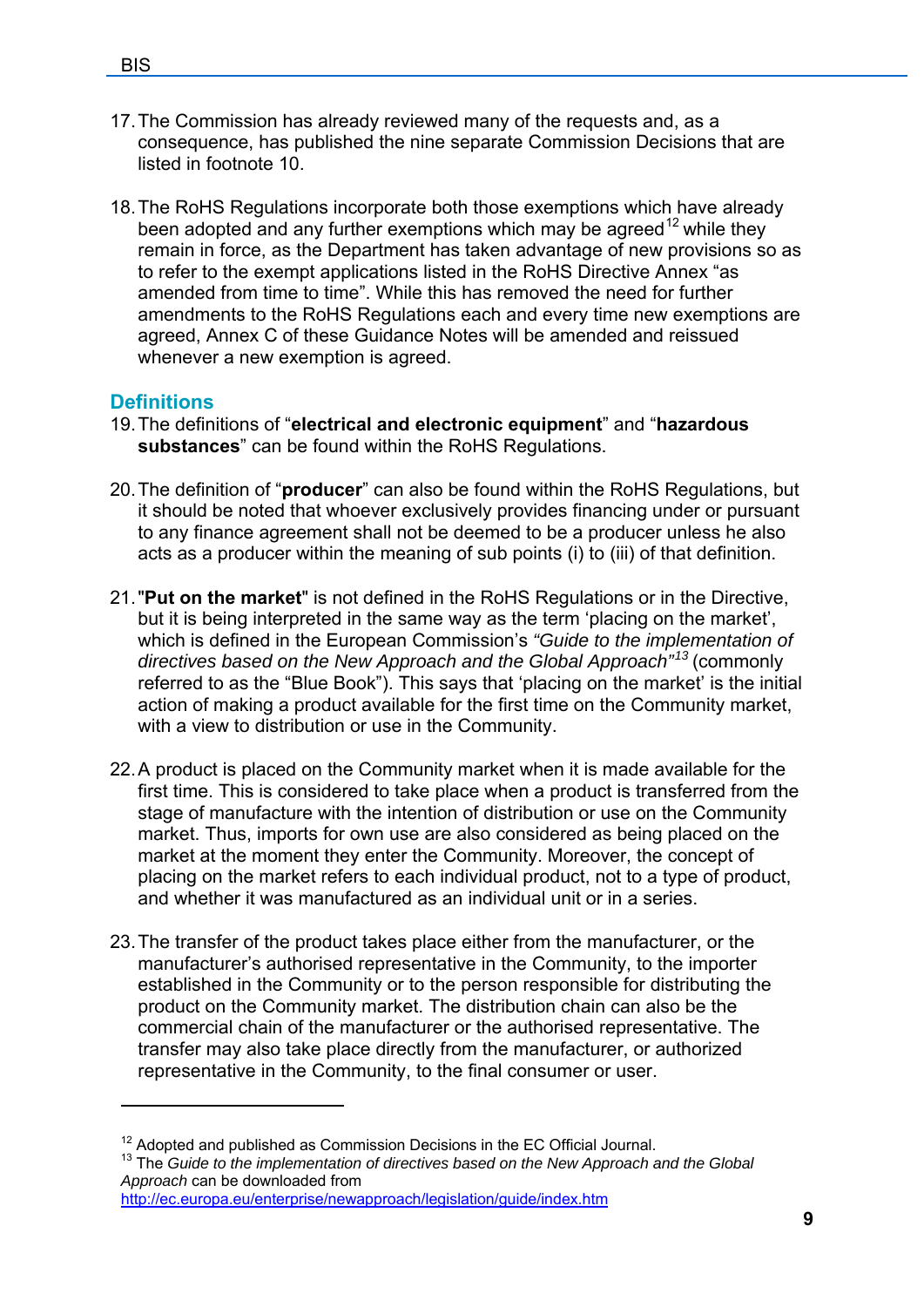<span id="page-9-0"></span>24. The product is considered to be transferred either when the physical hand-over or the transfer of ownership has taken place. This transfer can be for payment or free of charge, and it can be based on any type of legal instrument. Thus, a transfer of a product is considered to have taken place, for instance, in the circumstances of sale, loan, hire, leasing and gift.

#### **Maximum concentration values**

- 25. For the purposes of the RoHS Regulations, a maximum concentration value of up to 0.1% by weight in homogeneous materials for lead, mercury, hexavalent chromium, PBB and PBDE and of up to 0.01% by weight in homogenous materials for cadmium will be permitted in the manufacture of new EEE. These values were established through the adoption of a Commission Decision on 18 August  $2005^{14}$  $2005^{14}$  $2005^{14}$ .
- 26. "**Homogeneous material**" means a material that cannot be mechanically disjointed into different material.
- 27. The term "**homogeneous**" is understood as "of uniform composition throughout", so examples of "homogeneous materials" would be individual types of plastics, ceramics, glass, metals, alloys, paper, board, resins and coatings.
- 28. The term "**mechanically disjointed**" means that the materials can, in principle, be separated by mechanical actions such as unscrewing, cutting, crushing, grinding and abrasive processes.
- 29. Using these interpretations, a plastic cover (for example) would be a 'homogeneous material' if it consisted exclusively of one type of plastic that was not coated with or had attached to it (or inside it) any other kinds of materials. In this case, the maximum concentration values of the RoHS Regulations would apply to the plastic.
- 30. On the other hand, an electric cable that consisted of metal wires surrounded by non-metallic insulation materials would be an example of something that is not 'homogeneous material' because mechanical processes could separate the different materials. In this case the maximum concentration values of the RoHS Regulations would apply to each of the separated materials individually.
- 31. A semi-conductor package (as a final example) would contain many homogeneous materials, which include the plastic moulding material, the tinelectroplating coatings on the lead frame, the lead frame alloy and the goldbonding wires.

# **Compliance**

32. Producers must demonstrate compliance with the RoHS Regulations by providing the enforcement authority (on request) with satisfactory evidence of such compliance in the form of relevant technical documentation or information. The

<span id="page-9-1"></span><sup>14</sup> Commission Decision 2005/618/EC of 18 August 2005, (OJ No. L214, 19.08.2005, p.65).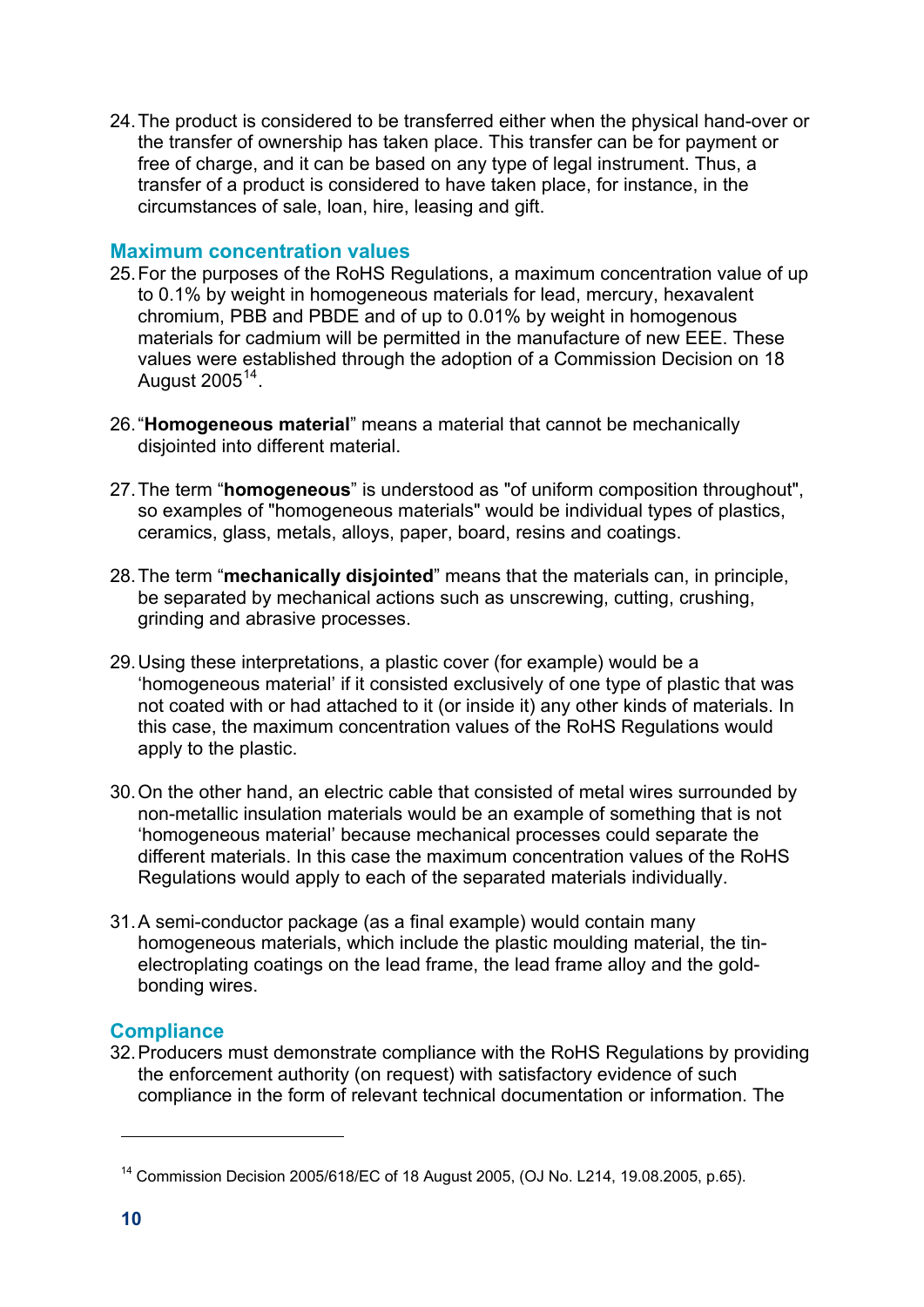<span id="page-10-0"></span>UK has adopted self-declaration as the basis of the compliance regime. The enforcement authority is undertaking market surveillance activities to detect noncompliant products and is also conducting tests for this purpose.

33. There is no prescribed method to demonstrate compliance or marking requirements. There are also no registration obligations, but producers may wish to consider the role that both materials declarations and component or material analysis could play.

## *Materials declarations*

- 34. Producers of EEE could obtain an assurance from their suppliers that any materials, components, assemblies or equipment provided do not contain more than the permitted level of any of the six restricted substances, except where the application of any of those substances comes within the scope of the RoHS Regulations' exempted applications. Producers are required to keep appropriate records for a period of up to four years after the particular EEE product was put on the market.
- 35. A variety of materials declarations for suppliers are being developed by industry at the moment. Some finished or end product manufacturers have already started to publish such data on their websites.

# *Producer analysis*

- 36. Producers of EEE to be placed on the UK market may wish to undertake (or ask a third party to undertake) their own analysis of the components or materials that they use in their products. This action may be undertaken either to verify supplier declarations or to establish the presence or otherwise of the restricted substances in those cases where no declaration is available. It may also be undertaken if there are doubts over the reliability of declarations.
- 37. Producers or third parties may employ any suitable analytical technique in order to establish that their products comply with the maximum concentration values of the six restricted substances. The criteria for analysis will depend on the quantity of product put onto the market (less for small producers than for large producers), the relationship with suppliers, the risk of a banned substance being present, and the potential impact of that substance on the environment. Producers must ensure that they understand and take into account any limitations of the analytical technique they use.
- 38. At Annex D, you will find an example of a flow chart that has been designed to clarify the compliance process and could help producers determine when analysis of components might be advisable.

#### **Enforcement**

39. It is the duty of the National Measurement Office, acting on behalf of the Secretary of State for Business, Innovation & Skills, to enforce these Regulations.

40. Various powers of enforcement are available, including: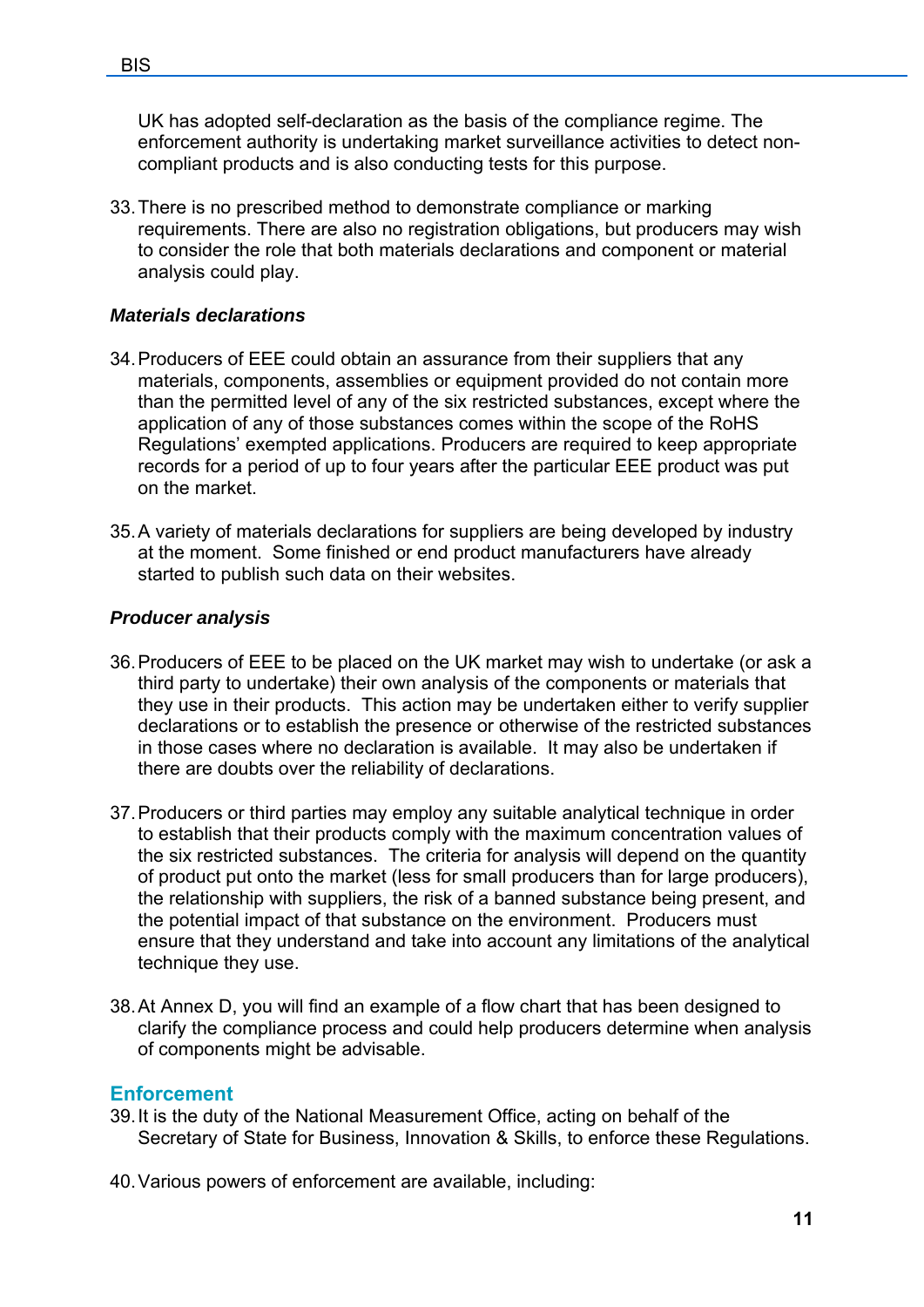- <span id="page-11-0"></span>• Making test purchases.
- Requiring the production of compliance documentation and other information which may provide evidence as to whether or not the Regulations have been complied with in a particular case or class of cases.
- Inspecting processes and performing analytical tests.
- Issuing a compliance notice requiring certain action to be taken.
- Issuing an enforcement notice requiring non-compliant goods to be withdrawn from the market or prohibiting or restricting the placing of non-compliant goods on the market.

#### **Offences and penalties**

41. The RoHS Regulations introduced the following offences:

- i. Contravening or failing to comply with the prohibition on hazardous substances in the RoHS Regulations, or with an enforcement notice, could result in those held responsible facing a fine up to the statutory maximum (currently £5,000) on summary conviction or an unlimited fine on conviction on indictment.
- ii. Those failing to submit compliance documentation at the request of the enforcement authority may be liable on summary conviction to a fine up to level five on the standard scale (currently £5,000).
- iii. Procedural offences (obstruction of an enforcement officer, providing false or misleading information to the enforcement authority) are also punishable on summary conviction by a fine up to level five on the standard scale.
- 42. As an alternative, or in addition, to any of the above penalties, the court may, in certain circumstances, make an order requiring a person convicted of the offences referred to in paragraph 42 (i) and (ii) above to remedy the matters which have given rise to the commission of the offence. In addition, the court may order a person convicted of the offences referred to in paragraph 42 (i) above to reimburse the enforcement authority's costs of investigating the offence.
- 43. The defence of 'due diligence' is available where a person can show he took all reasonable steps and exercised all due diligence to avoid committing an offence. This may include reference to an act or default of, or reliance on information given by, a third party, in which case it must be accompanied by such information identifying the third party, as is information in the possession of the defendant.
- 44. The RoHS Regulations also provide for the 'liability of persons other than the principle offender', including a provision that where a company or other body corporate commits an offence, those concerned in its management and responsible (consciously or by negligence) for the commission of the offence, may also be prosecuted.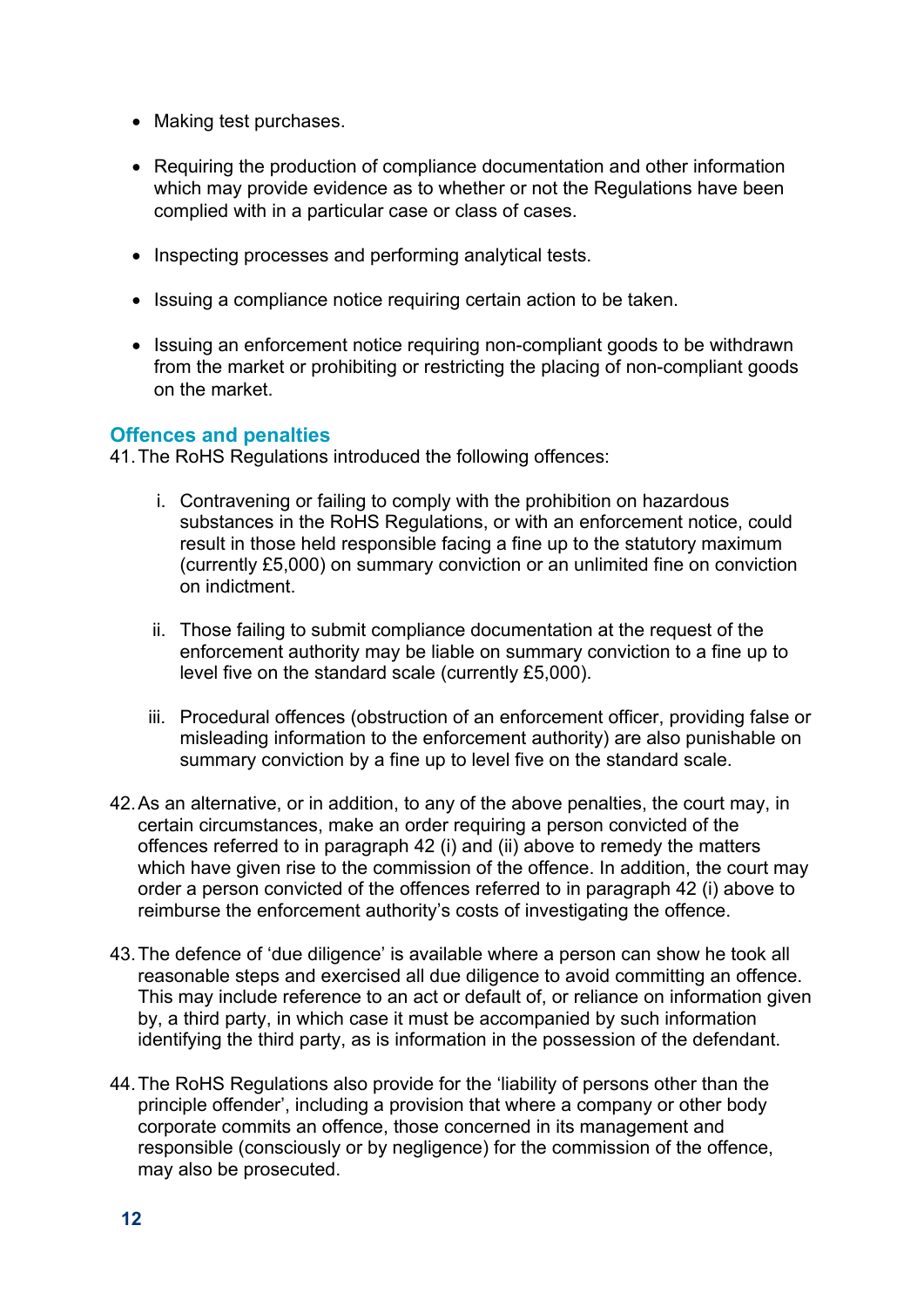# <span id="page-12-0"></span>**Contact points for further information**

# **Department for Business, Innovation & Skills**

Eco-design and Product Regulation Unit Environmental & Technical Regulation Directorate 1 Victoria Street London SW1H 0ET Tel: +44 (0) 20 7215 5000 Email: [env.regs@bis.gsi.gov.uk](mailto:env.regs@bis.gsi.gov.uk) Website: [http://www.bis.gov.uk/policies/business-sectors/environmental-and-product](http://www.bis.gov.uk/policies/business-sectors/environmental-and-product-regulations/environmental-regulations/restrictions-on-hazardous-substances-in-electrical-equipment)[regulations/environmental-regulations/restrictions-on-hazardous-substances-in](http://www.bis.gov.uk/policies/business-sectors/environmental-and-product-regulations/environmental-regulations/restrictions-on-hazardous-substances-in-electrical-equipment)[electrical-equipment](http://www.bis.gov.uk/policies/business-sectors/environmental-and-product-regulations/environmental-regulations/restrictions-on-hazardous-substances-in-electrical-equipment)

# **The National Measurement Office's (NMO) RoHS Enforcement Team**

A Government service working with electrical and electronic equipment manufacturers to deliver compliance with the RoHS Directive in the UK

RoHS Enforcement Team NMO Stanton Avenue **Teddington** TW11 0JZ Tel: +44 (0) 20 8943 7227 Email: [rohs@nmo.gov.uk](mailto:rohs@nmo.gov.uk) Website: [www.rohs.gov.uk](http://www.rohs.gov.uk/)

# **Envirowise Telephone Helpline**

This Helpline is a telephone enquiry service, funded by the Government, providing a comprehensive information and signposting service for firms seeking advice on a wide range of environmental issues that may affect their business.

0800 585 794 (UK calls only) Website: [www.envirowise.gov.uk](http://www.envirowise.gov.uk/) 

# **Business Link**

The Business Link website provides broad advice on compliance. Website: [http://www.businesslink.gov.uk/bdotg/action/detail?itemId=1082900812&type=RESO](http://www.businesslink.gov.uk/bdotg/action/detail?itemId=1082900812&type=RESOURCES) **URCES**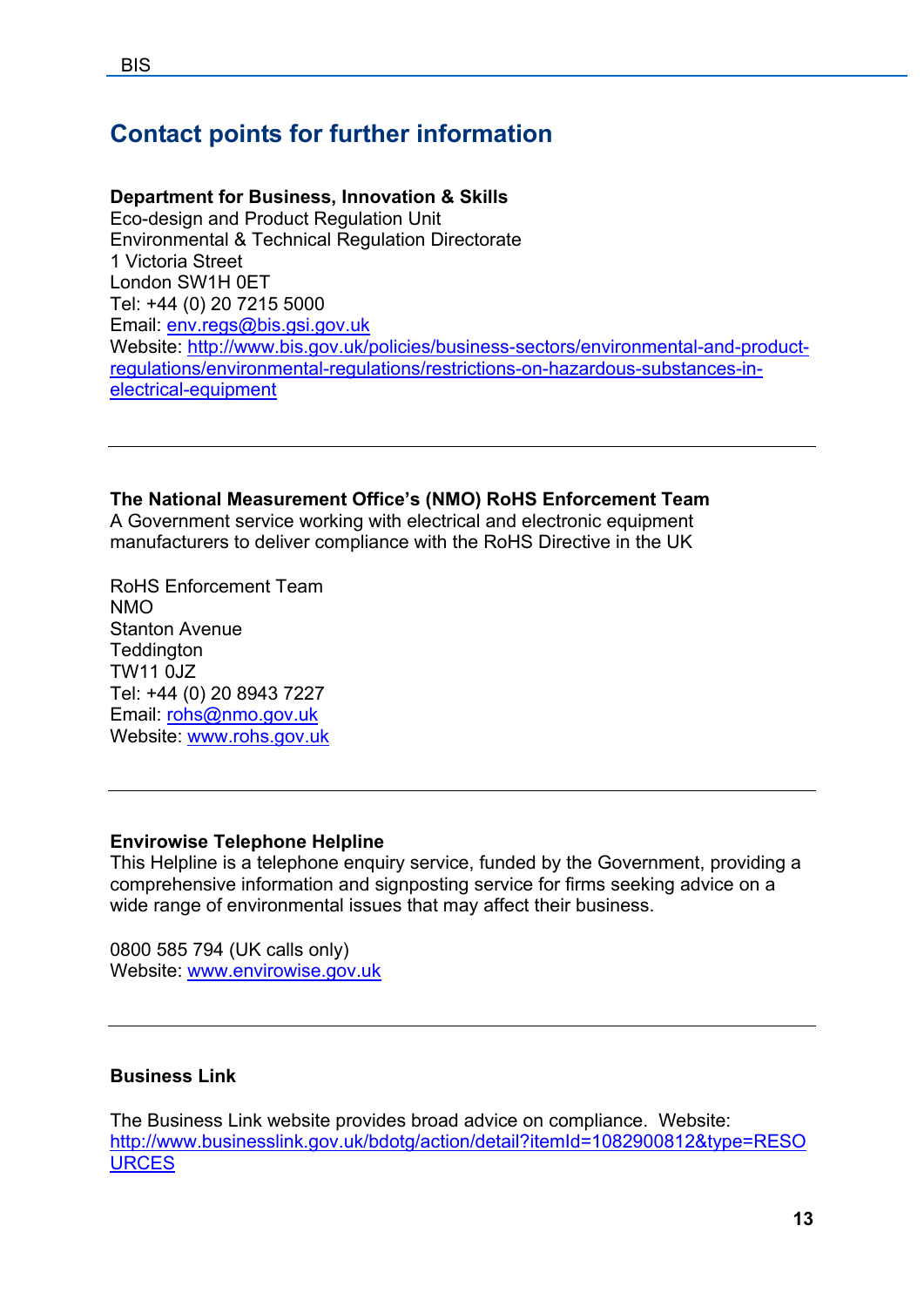# <span id="page-13-0"></span>**Annex A**

Categories of electrical and electronic equipment covered by the RoHS Regulations

# **1. Large household appliances**

(Such as large cooling appliances; refrigerators; freezers; other large appliances used for refrigeration, conservation and storage of food; washing machines; clothes dryers; dish washing machines; cooking; electric stoves; electric hot plates; microwaves; other large appliances used for cooking and other processing of food; electric heating appliances; electric radiators; other large appliances for heating rooms, beds, seating furniture; electric fans; air conditioner appliances; other fanning, exhaust ventilation and conditioning equipment)

# **2. Small household appliances**

(Such as vacuum cleaners; carpet sweepers; other appliances for cleaning; appliances used for sewing, knitting, weaving and other processing for textiles; irons and other appliances for ironing, mangling and other care of clothing; toasters; fryers; grinders, coffee machines and equipment for opening or sealing of containers or packages; electric knives; appliances for hair-cutting, hair drying, tooth brushing, shaving, massage and other body care appliances; clocks, watches and equipment for the purpose of measuring, indicating or registering time; scales)

## **3. IT and telecommunications equipment**

(Such as centralised data processing; mainframes; minicomputers; printer units; personal computing; personal computers, including the CPU, mouse and keyboard; laptop computers, including the CPU, mouse and keyboard; notebook computers; notepad computers; printers; copying equipment; electrical and electronic typewriters; pocket and desk calculators; other products and equipment for the collection, storage, processing, presentation or communication of information by electronic means; user terminals and systems; facsimile; telex; telephones; pay telephones; cordless telephones; cellular telephones; answering systems; other products or equipment of transmitting sound, images or other information by telecommunications)

#### **4. Consumer equipment**

(Such as radio sets; television sets; video cameras; video recorders; hi-fi recorders; audio amplifiers; musical instruments; other products or equipment for the purpose of recording or reproducing sound or images, including signals or other technologies for the distribution of sound and image than by telecommunications)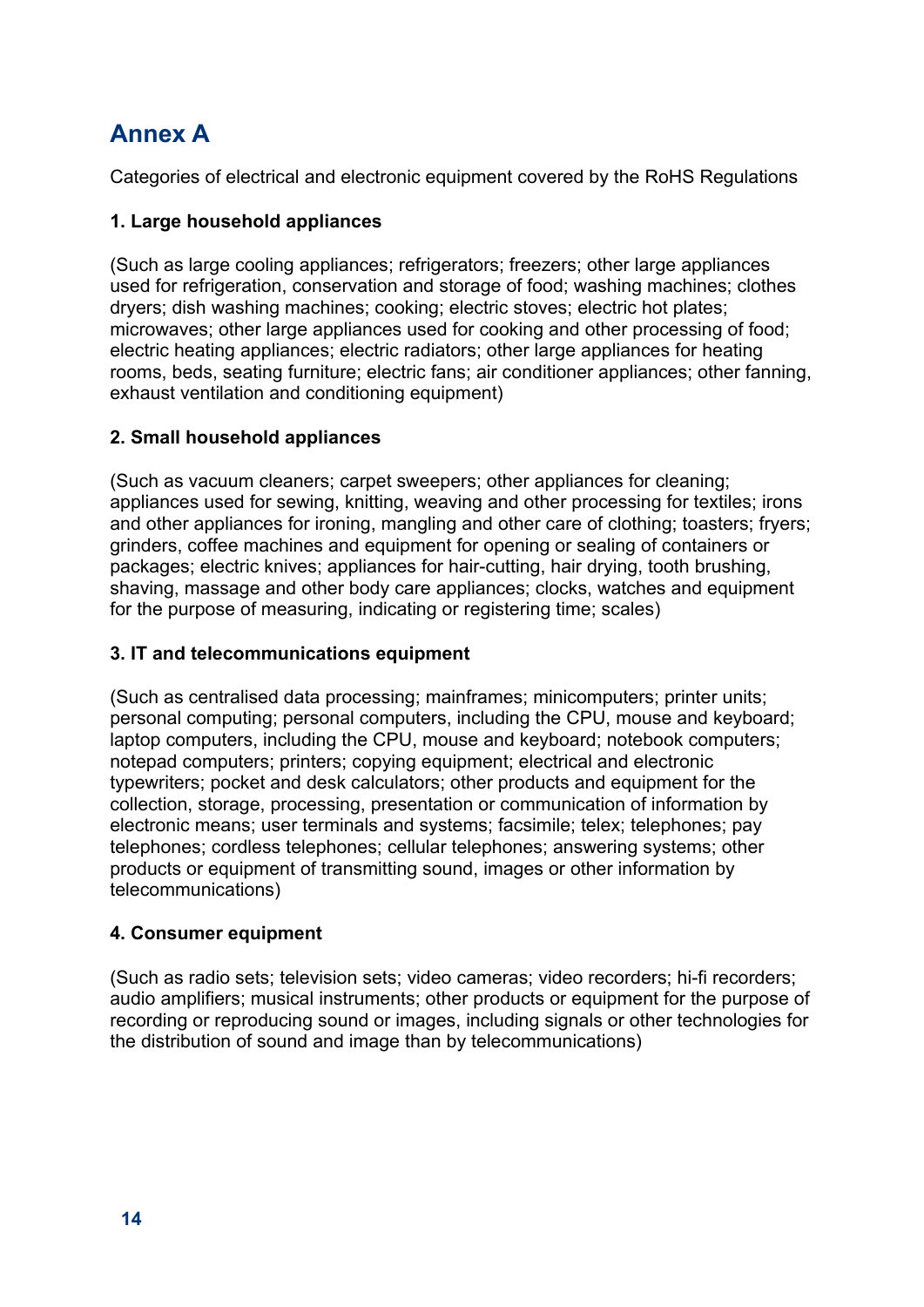# **5. Lighting equipment, (including electric light bulbs and household luminaires)**

(Such as luminaires for fluorescent lamps; straight fluorescent lamps; compact fluorescent lamps; high intensity discharge lamps, including pressure sodium lamps and metal halide lamps; low pressure sodium lamps; other lighting equipment for the purpose of spreading or controlling light)

# **6. Electrical and electronic tools (with the exception of large-scale stationary industrial tools)**

(Such as drills; saws; sewing machines; equipment for turning, milling, sanding, grinding, sawing; cutting; shearing; drilling; making holes; punching; folding; bending or similar processing of wood, metal and other materials; tools for riveting, nailing or screwing or removing rivets, nails, screws or similar uses; tools for welding, soldering or similar use; equipment for spraying, spreading, dispersing or other treatment of liquid or gaseous substances by other means; tools for mowing or other gardening activities)

# **9. Toys, leisure and sports equipment**

(Such as electric trains or car racing sets; hand-held video game consoles; video games; computers for biking, diving, running, rowing, etc.; sports equipment with electric or electronic components; coin slot machines)

# **10. Automatic dispensers**

(Such as automatic dispensers for hot drinks; automatic dispensers for hot or cold bottles or cans; automatic dispensers for solid products; automatic dispensers for money; all appliances which deliver automatically all kind of products)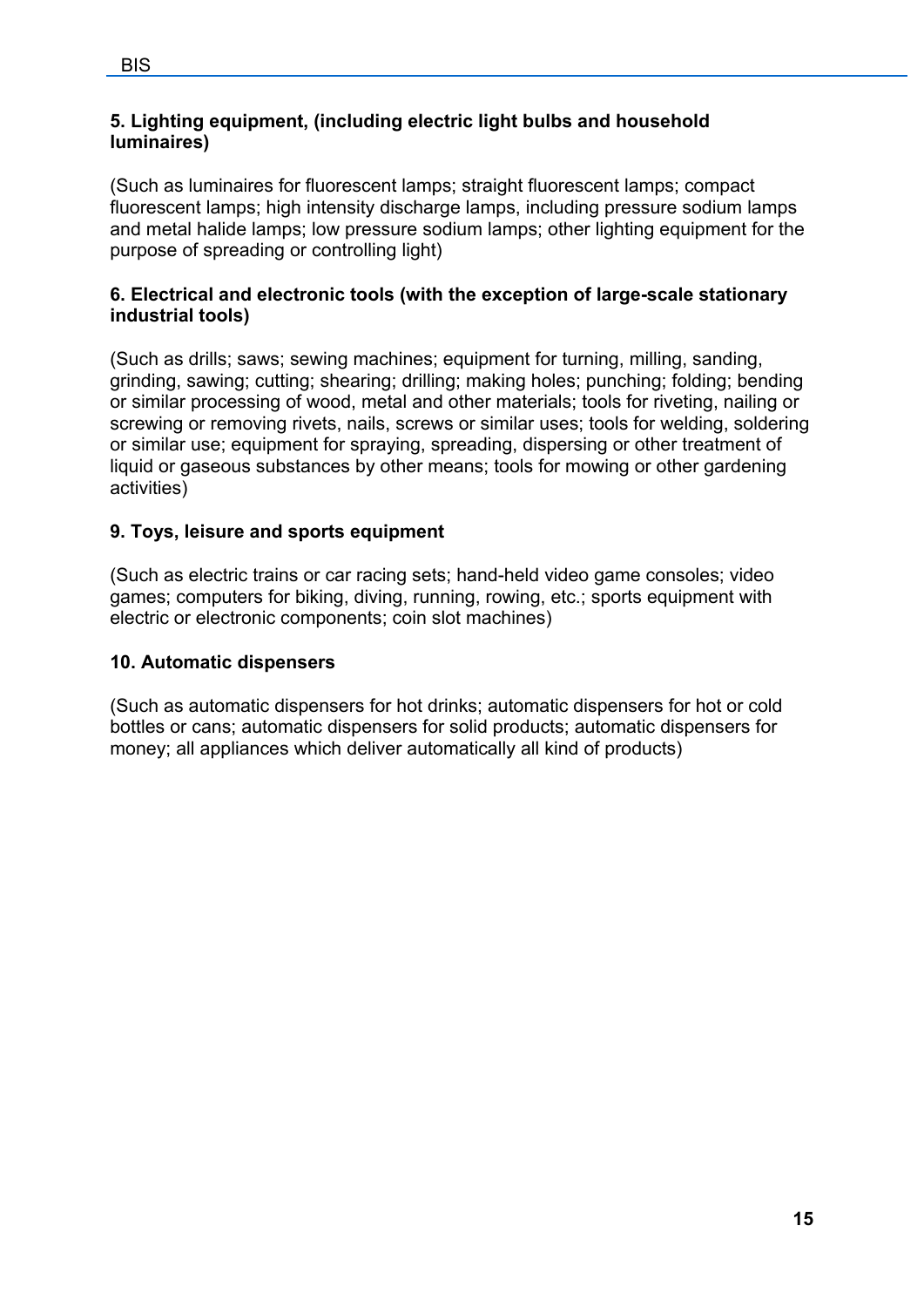# <span id="page-15-0"></span>**Annex B**

A 'decision tree' that could be used by producers to decide whether or not a product might come within the scope of the RoHS Regulations.



\*While these exclusions are not expressly provided for in the Directive, it is the view of BIS that they apply. It should be noted, however, that a definitive legal interpretation is only available from the court. Producers should rely on independent legal advice on compliance.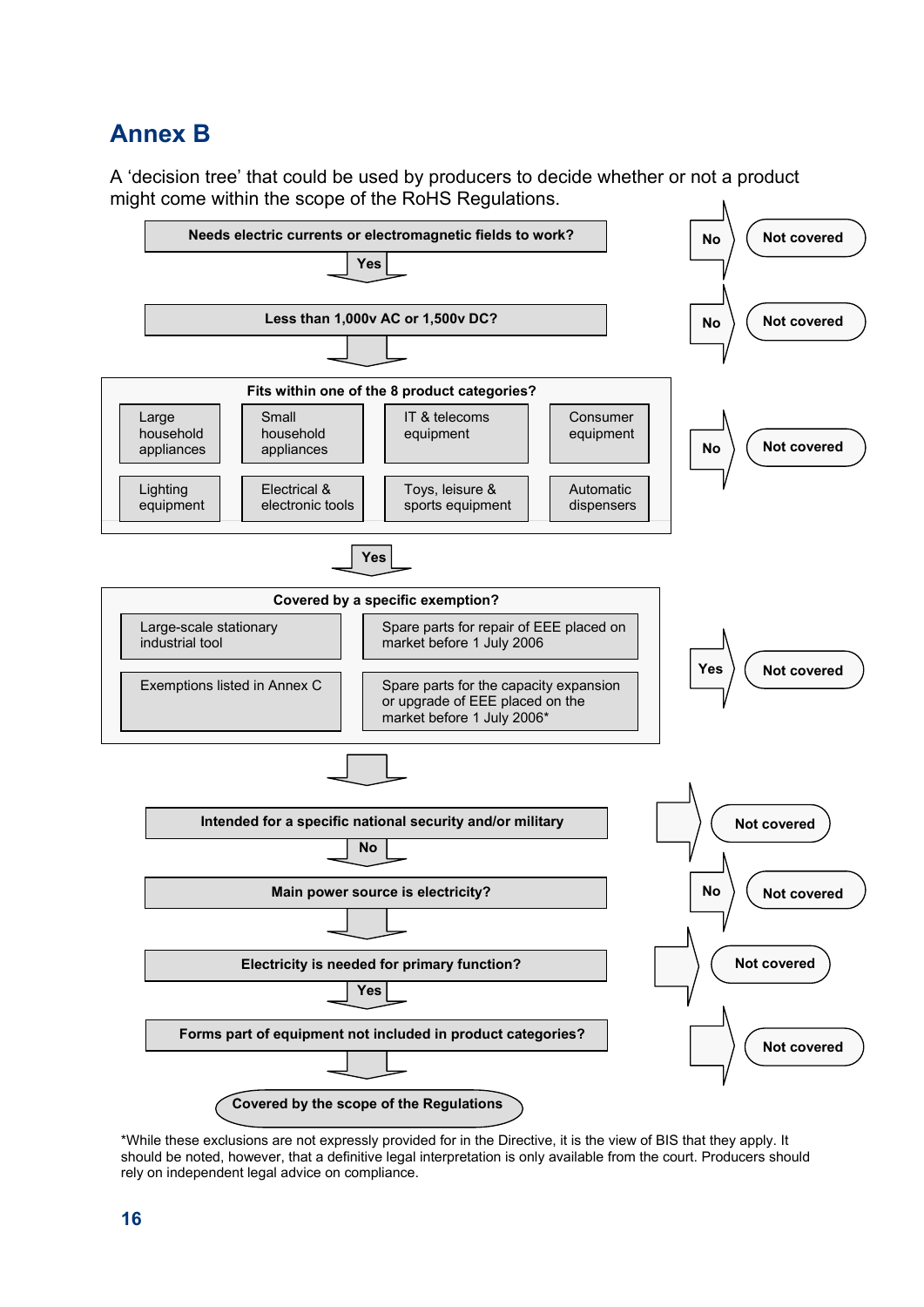# <span id="page-16-0"></span>**Annex C**

The information notes here should be read in conjunction with the official EC text which provides more details on the technical specifications.

#### **1. Mercury in single capped (compact) fluorescent lamps not exceeding (per burner)**

A compact fluorescent lamp (CFL) is usually defined as a single-ended fluorescent lamp with a bent discharge tube of small diameter, of around 10-16 mm, to form a very compact unit. These lamps can be either integral, whereby the lamp and ballast are combined (also known as self-ballasted or self-supporting), or pin-based.

CFLs can contain no more than 5 mg of mercury per lamp. Mercury is needed in single capped fluorescence lamps to generate UV light that is converted to visible light by a fluorescent coating. Single capped compact fluorescent lamps are designed to be used in fittings suitable for incandescent lamps and the lamps contain the control circuit and lamp starter as well as a coiled fluorescent tube. The wattage of the lamp is proportional to the size of this tube and so its light output with more mercury being needed in higher wattage lamps. Lamps for general purpose lighting have different mercury limits depending on their wattage but special purpose lamps are different in design to those covered by exemptions 1a to 1e.

#### **1e. For general lighting purposes with circular or square structural shape and tube diameter ≤ 17 mm**

Unlike standard compact fluorescent lamps, the tube is round or square with both ends inserted into a single socket fitting that contains the control circuit and the starter.

#### **2a/b. Mercury in straight fluorescent lamps for general purposes**

Double capped fluorescent lamps contain electrodes at each end of a glass tube that contains low pressure gas and mercury. When power is connected, a discharge occurs through the gas in the tube. The mercury vapour emits ultraviolet light that is converted to visible light by the fluorescent coating. The colour properties of straight fluorescent lamps are determined by the phosphors used to coat the inside of the tube. Halophospate and tri-band phosphor are examples of such fluorescent materials.

Starter electronics are external to these types of lamp. This exemption is divided into subparts for different classifications of lamp. Mercury is permitted in the each type of lamps up to specific maximum amounts that depends on the lamp diameter. These maximum quantities reduce after specified dates for some types.

A summary table follows: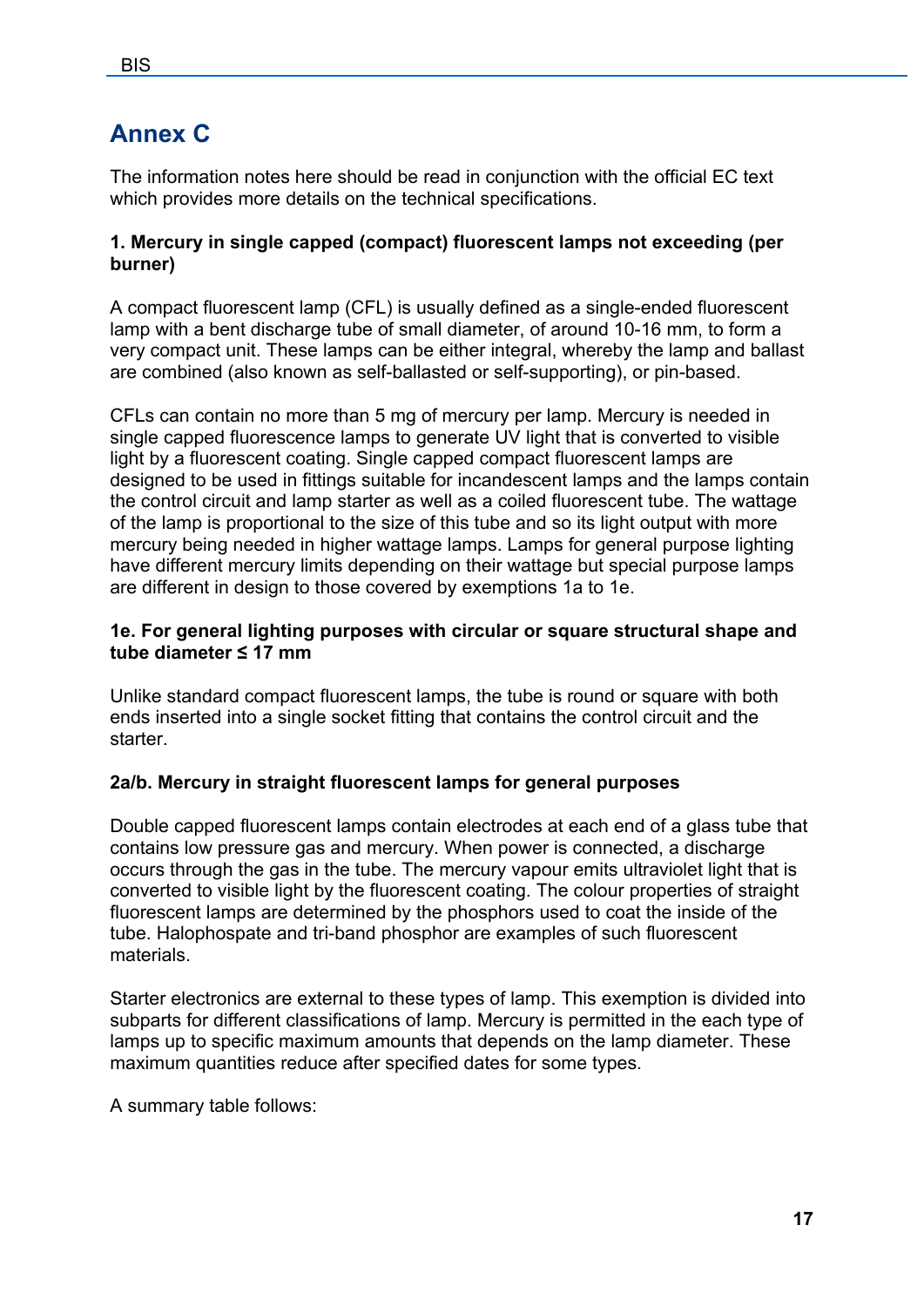| Lamp type                                                                                        | <b>Maximum mercury</b>                    | <b>Reduced mercury</b>              |
|--------------------------------------------------------------------------------------------------|-------------------------------------------|-------------------------------------|
|                                                                                                  | content                                   | content                             |
| Tri-band phosphor normal<br>lifetime diameter <9mm                                               | 5mg until 31 December<br>2011             | 4mg after 31 December<br>2011       |
| Tri-band phosphor normal<br>lifetime diameter 9 to<br>17 <sub>mm</sub>                           | 5mg until 31 December<br>2011             | 3mg after 31 December<br>2011       |
| Tri-band phosphor normal<br>lifetime diameter 17 to<br>28 <sub>mm</sub>                          | 5mg until 31 December<br>2011             | 3.5mg after 31 December<br>2011     |
| Tri-band phosphor normal<br>lifetime diameter >28mm                                              | 5mg until 31 December<br>2012             | 3.5mg after 31 December<br>2012     |
| Triband hosphor with long<br>life (>25,000 hours)                                                | 8mg until 31 December<br>2011             | 5mg from 31 December<br>2011        |
| Linear halophosphate<br>diameter >28 mm only                                                     | 10mg until 13 April 2012                  | No exemption after 13<br>April 2012 |
| Non-linear halophosphate                                                                         | 15mg until 13 April 2016                  | No exemption after 13<br>April 2016 |
| Double capped linear<br>fluorescent lamps for other<br>general lighting and<br>special purposes. | No mercury limit until 31<br>December 201 | 15mg after 31 December<br>2011      |

#### **3. Mercury in cold cathode fluorescent lamps and external electrode fluorescent lamps (CCFL and EEFL) for special purposes not exceeding (per lamp)**

Cold cathode fluorescent lamps (CCFL) and external electrode fluorescent lamps (EEFL) are used as backlights in displays (e.g. laptop PCs and flat-screen TVs) as well as in scanners and printers. The minimum amount of mercury needed depends on the lamp's length and so after 31 December 2011 the maximum mercury content is limited by this exemption.

Examples of such lamps are LCD back light lamps, disinfection lamps, medical/therapy lamps, pet care lamps (e.g. aquaria lamps), lamps with special components (e.g. integrated reflectors or external protection sleeves), lamps with special ignition features (e.g. designed for low temperatures), long length lamps (length > 1800mm) and amalgam lamps.

In this context, there is no restriction on the quantity of mercury in these lamps.

# **4a. Mercury in other low pressure discharge lamps (per lamp)**

Examples of other lamps containing mercury are high intensity discharge (HID) lamps (e.g. sodium lamps and metal halide lamps), circular fluorescent lamps and Ushaped fluorescent lamps.

In this context, there is no restriction on the quantity of mercury in these lamps.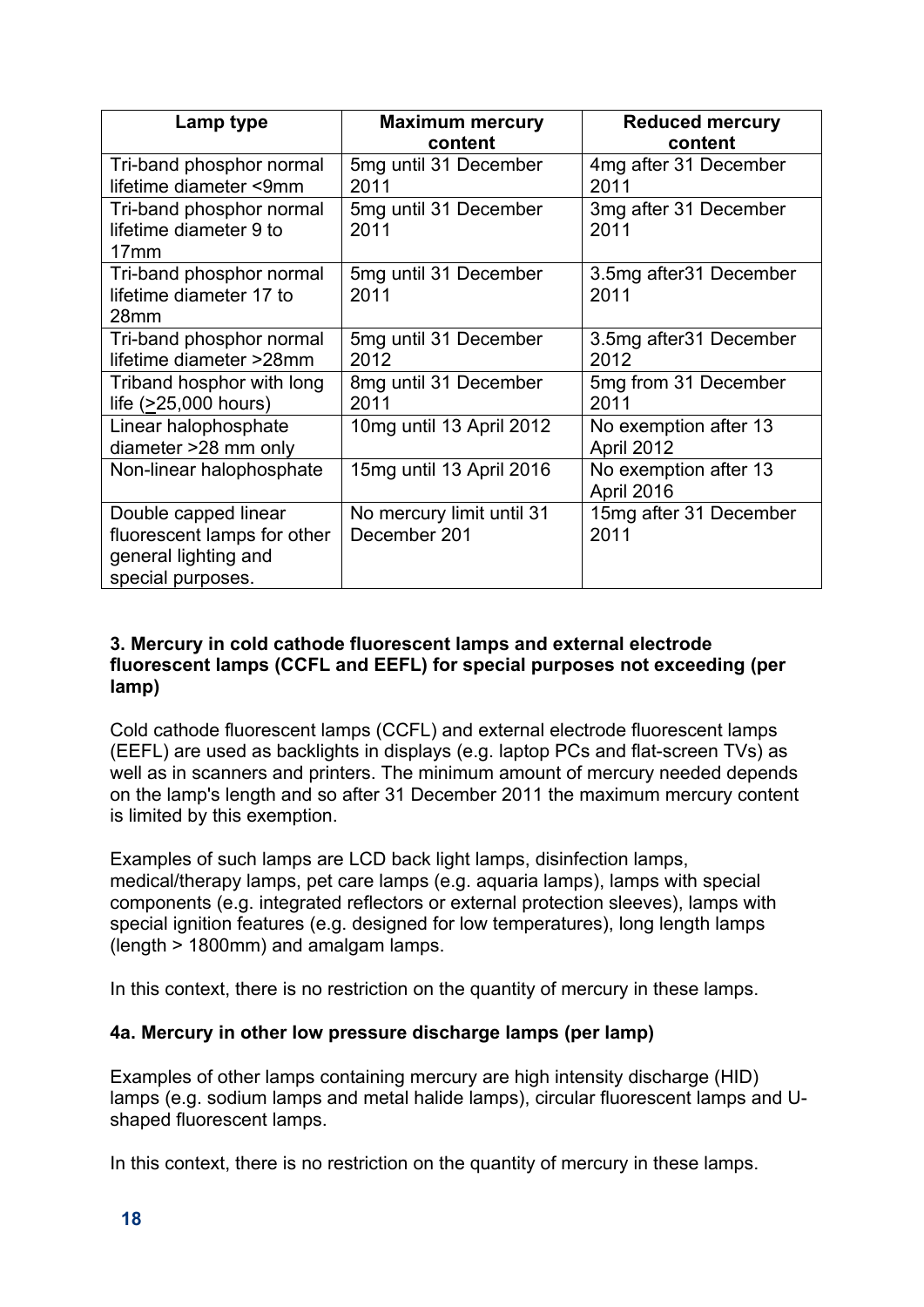Exemption 4 and its sub-parts covers other types of discharge lamp that are not covered by exemptions 1 - 3.

## **4b. Mercury in High Pressure Sodium (vapour) lamps for general lighting purposes not exceeding (per burner) in lamps with improved colour rendering index Ra > 60:**

High pressure sodium lamps with colour rendering index (CRI) Ra >60 containing both sodium metal and mercury are energy efficient pale white colour lamps (although CRI is not necessarily an indication of colour). The quantity of mercury required depends on the energy consumption / light output and so mercury limits are based on lamp energy ratings.

# **4c. Mercury in other High Pressure Sodium (vapour) lamps for general lighting purposes not exceeding (per burner)**

High pressure sodium lamps with CRI < 60 (e.g. used for yellow street lighting) contain both sodium metal and mercury. The quantity of mercury required depends on the energy consumption / light output and so mercury limits are based on lamp energy ratings.

# **4d. Mercury in High Pressure Mercury (vapour) lamps (HPMV)**

High pressure mercury lamps contain large amounts of mercury but can be replaced in lighting applications by high pressure sodium and other types of lamp and this change will occur as a result of the eco-design tertiary lighting regulation. Substitution is not so straightforward for non-lighting uses such as in semiconductor manufacture.

# **4e. Mercury in metal halide lamps (MH)**

Metal halide lamps, a type of discharge lamp that contain quantities of mercury specific to the design of lamp. As it is not possible to use more than this amount, no upper limit is necessary. Energy efficient design with lower mercury content have been developed but the Eco-design Directive is being used to regulate the change to more efficient designs of lamp

# **4f. Mercury in other discharge lamps for special purposes not specifically mentioned in this Annex**

This Sub-exemption allows the use of mercury in lamps that are not covered by lamp-specific exemptions. This includes a wide variety of specialist lamps sold in relatively small numbers which, due to their small environmental impact, have not been given lamp-type specific exemptions with limits on mercury content.

#### **5a. Lead in glass of cathode ray tubes, electronic components and fluorescent tubes**

Lead, or more specifically lead oxide, is often used in glass obtain specific characteristics, such as radiation protection in CRTs. ). This exemption has been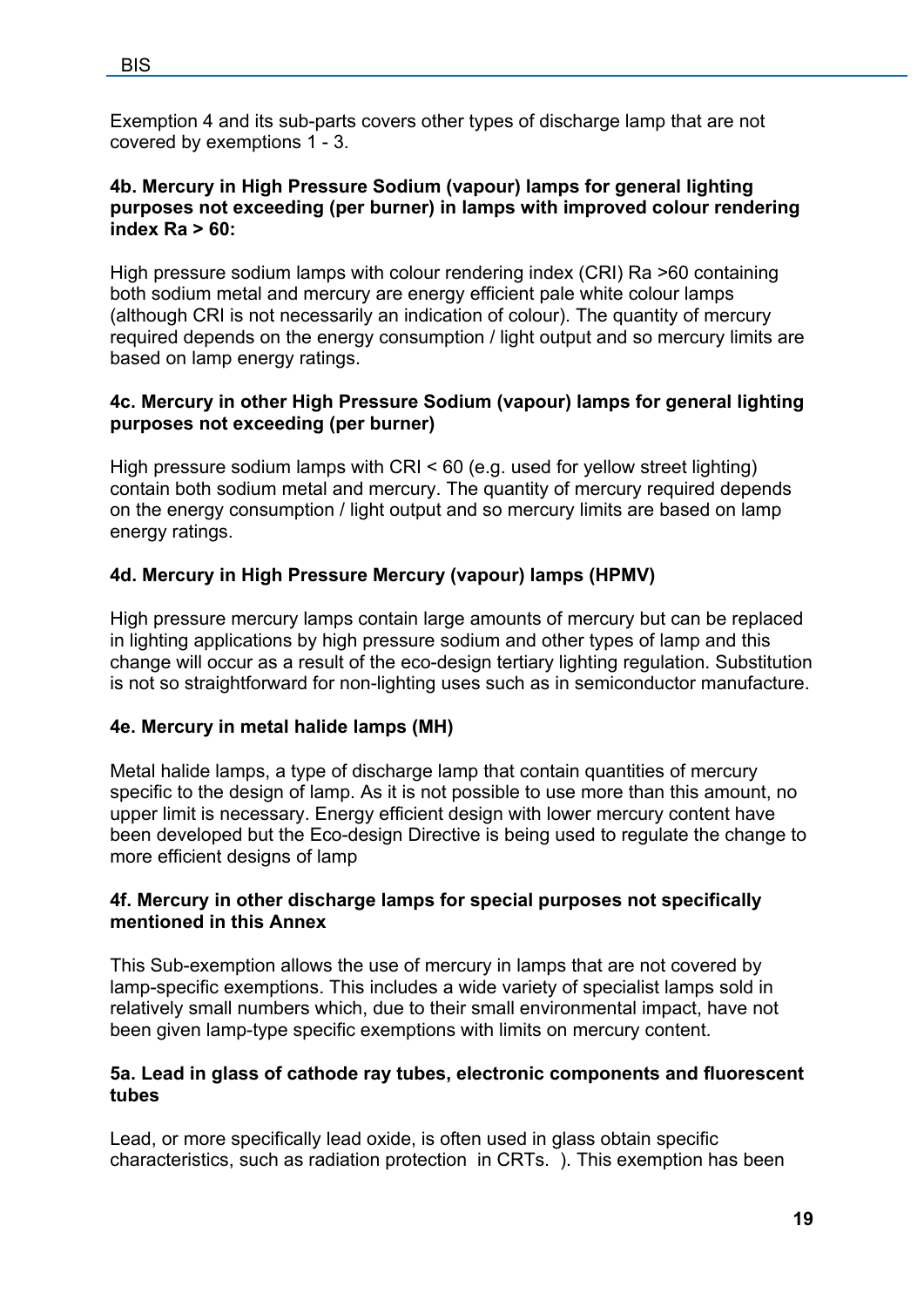introduced because viable alternatives for these applications have not yet been identified.

For clarity, the exemption applies to lead as a constituent in the glass used in cathode ray tubes.

# **5b. Lead in glass of fluorescent tubes not exceeding 0.2% by weight**

Lead is added to the glass of fluorescent tubes to provide strength and workability at its softening temperature. New fluorescent tubes do not require lead but as glass scrap is recycled for use in new lamps and contains lead, this exemption allows the use of scrap lead-containing glass to be used.

#### **6. Lead as an alloying element in steel containing up to 0.35% lead by weight, aluminium containing up to 0.4% lead by weight and as a copper alloy containing up to 4% lead by weight**

Lead is often used as an alloying element to obtain specific properties of a metal alloy. This exemption applies to the use of lead in steel up to 0.35% by weight, in aluminium up to 0.4% by weight and in copper alloys up to 4% by weight. In the context of this exemption, 'percentage by weight' has to be interpreted as 'the percentage of lead per homogeneous material per discreet part'. For example, if the steel housing of a computer consists of two separate parts, each part can contain up to 0.35% lead by weight of that part.

# **7a. Lead in high melting temperature type solders (i.e. lead based alloys containing 85% by weight or more lead)**

For the purposes of applications 7, 8 and 9 in this Annex, it is useful to clarify the term 'solder'. In these Guidance Notes, 'solder' is defined as "alloys used to create metallurgical bonds between two or more metal surfaces to achieve an electrical and/or physical connection". In this context, the term 'solder' also includes all materials that become part of the final solder joint, including solder finishes on components or printed circuit boards.

The high melting temperature type solder exemption has been introduced to allow the use of lead in solders for specific applications (such as in power semiconductor package manufacturing), for which viable lead-free alternatives have not yet been identified. This exemption is permitted as there are no alternative alloys with similar melting point and which are ductile. The high electrical conductivity and unique mechanical properties of such a high melting point tin-lead alloy make the material malleable and better able to withstand both temperature and physical stress. Such properties ensure fewer defects during manufacturing and high reliability throughout the life of the component, thereby also resulting in fewer components going into the waste stream.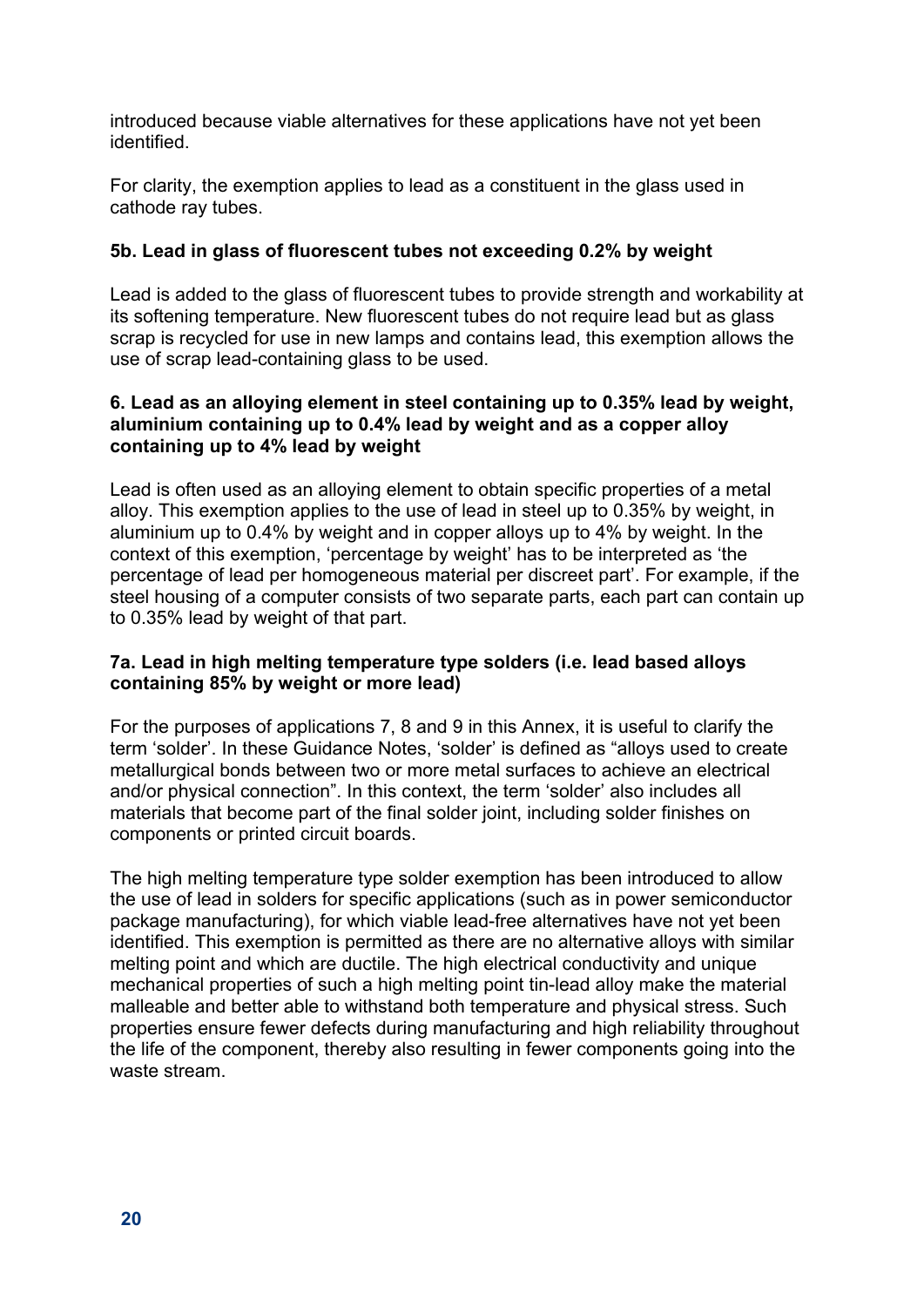#### **7b. Lead in solders for servers, storage and storage array systems, network infrastructure equipment for switching, signalling, transmission as well as network management for telecommunication.**

See definition of 'solder' given for application 7a above.

This exemption has been introduced to allow the use of lead in solders for professional, high reliability applications, such as servers and network infrastructure equipment, for which viable lead-free alternatives have not yet been identified.

Allows lead based solders to be used in IT and telecommunications network infrastructure equipment. This exemption does not cover end-terminating products such as PCs or telephones

In this context, a '**server**' is seen as a computer that meets one of the technology criteria that are set out in section (a) below, and the functional criteria set out in section (b) below.

# *(a) Technology criteria for a server*

1) Designed and placed on the market as a Class A product as per EN55022:1994 under the EMC Directive 89/336/EEC (intended primarily for use in the professional environment) and designed and capable of having a single or dual processor capability (one or more sockets on board); or

2) Designed and placed on the market as a Class B product (intended primarily for use in the domestic environment) as per EN55022:1994 under the EMC Directive 89/336/EEC and designed and capable of having at least dual processor capability (two sockets on board).

# *(b) Functional design criteria for a server*

1) Designed and capable of operating in a mission-critical, high-reliability, highavailability application in which use may be 24 hours per day and 7 days per week, and unscheduled downtime is extremely low (minutes per year). Examples of typical server functions are the provision of network infrastructure, gateway or switching services, the hosting and management of data on behalf of multiple users, or the running of server-capable operating systems (e.g. as for a web server).

It is the view of BIS that this exemption is viewed as applying to lead in the solder of the whole of the computer and its components including processors, memory boards, power converters, power supplies, enclosed housings, modular power subsystems and adapter cards. It would also seem to apply to the lead in the solder of the components that are integrated into the whole computer or that are sold separately for use in an exempt server. The lead in the solder of cable assemblies, and all connectors and connector assemblies used to provide interconnections for the server, would also be covered by this exemption.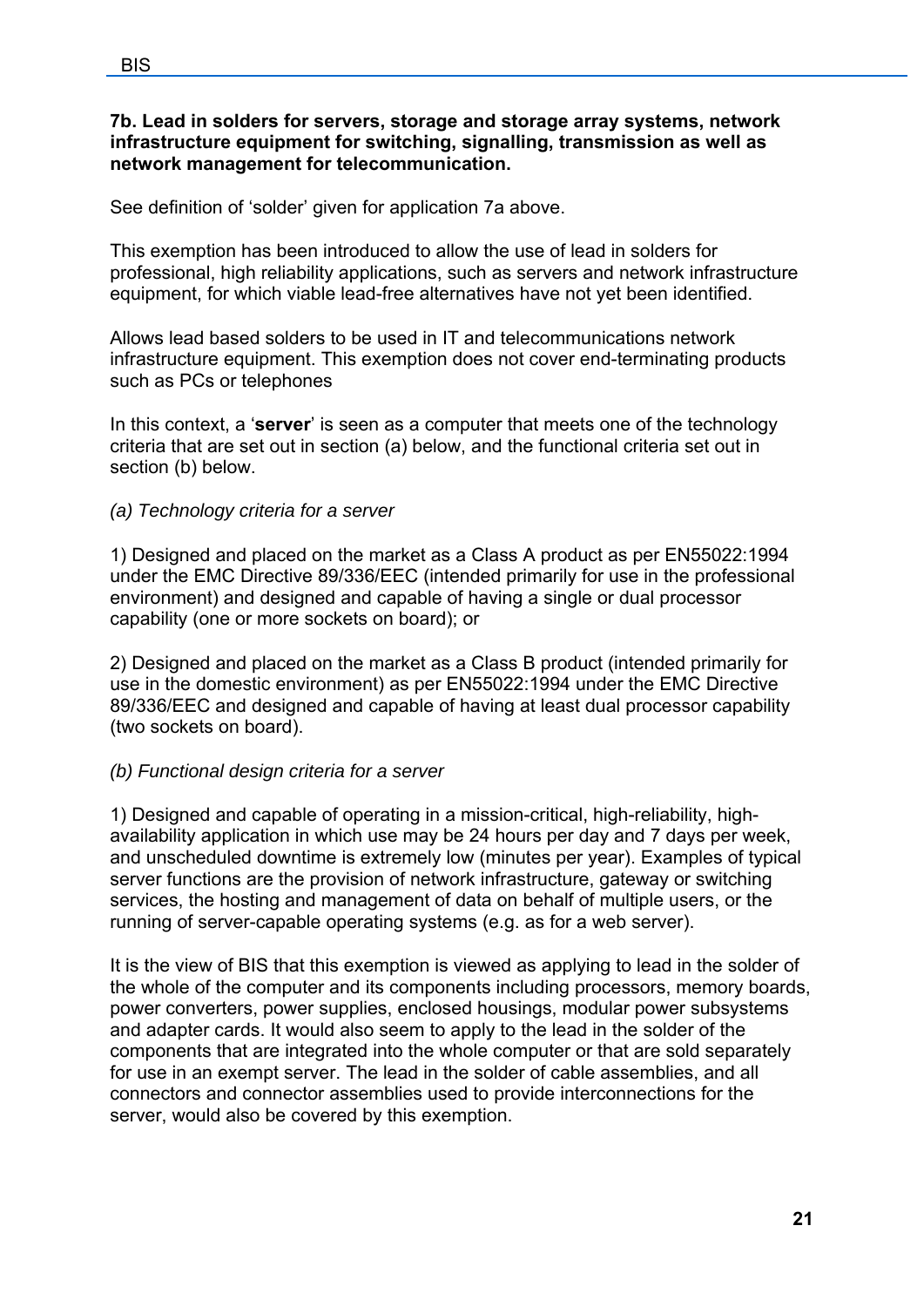It should be noted that this exemption is not viewed as applying to parts or components that are peripheral to the server, nor does it apply to parts or components when they are used other than in an exempt server.

For the purpose of the RoHS Regulations, a **'storage or storage array system'** is viewed as any storage device or subsystem that meets one of the following criteria:

1) Designed and placed on the market as a Class A product as per EN55022:1994 under the EMC Directive 89/336/EEC; or

2) Designed and placed on the market as a Class B product as per EN55022:1994 under the EMC Directive 89/336/EEC and designed to meet one of the following two criteria: -

a) Any storage device capable of accepting direct or switched input from more than one computer, for example fibre channel and SCSI devices, or

b) Any storage fabric or switching device for interconnecting storage devices to server products.

It is the view of BIS that this exemption is viewed as applying to the whole of the device or subsystem and their components including processors, memory boards, power converters, power supplies, enclosed housings, modular power subsystems and adapter cards. It would also seem to apply to the components that are integrated into the whole storage or storage array system or that are sold separately for use in an exempt storage or storage array system. Cables and cable assemblies, and all connectors and connector assemblies used to provide interconnections for the storage or storage array system, would also be covered by this exemption.

It should be noted that this exemption does not apply to parts or components that are peripheral to the storage or storage array system, nor does it apply to parts or components when they are used other than in an exempt storage or storage array system.

For the purpose of the RoHS Regulations, **'network infrastructure equipment for telecommunication purposes'** is viewed by BIS as equipment meeting one of the two following criteria:

1) Any system used for routing, switching, signalling, transmission, or network management or network security; or

2) Any system which can simultaneously enable more than one end user terminating equipment to connect to a network.

It is also any such system in a network, except for end user terminating equipment such as voice terminals and facsimile machines.

This would include all servers, power suppliers, display devices and similar electronic units that are incorporated into network infrastructure equipment. It would also include all cables and cable assemblies, and all connectors and connector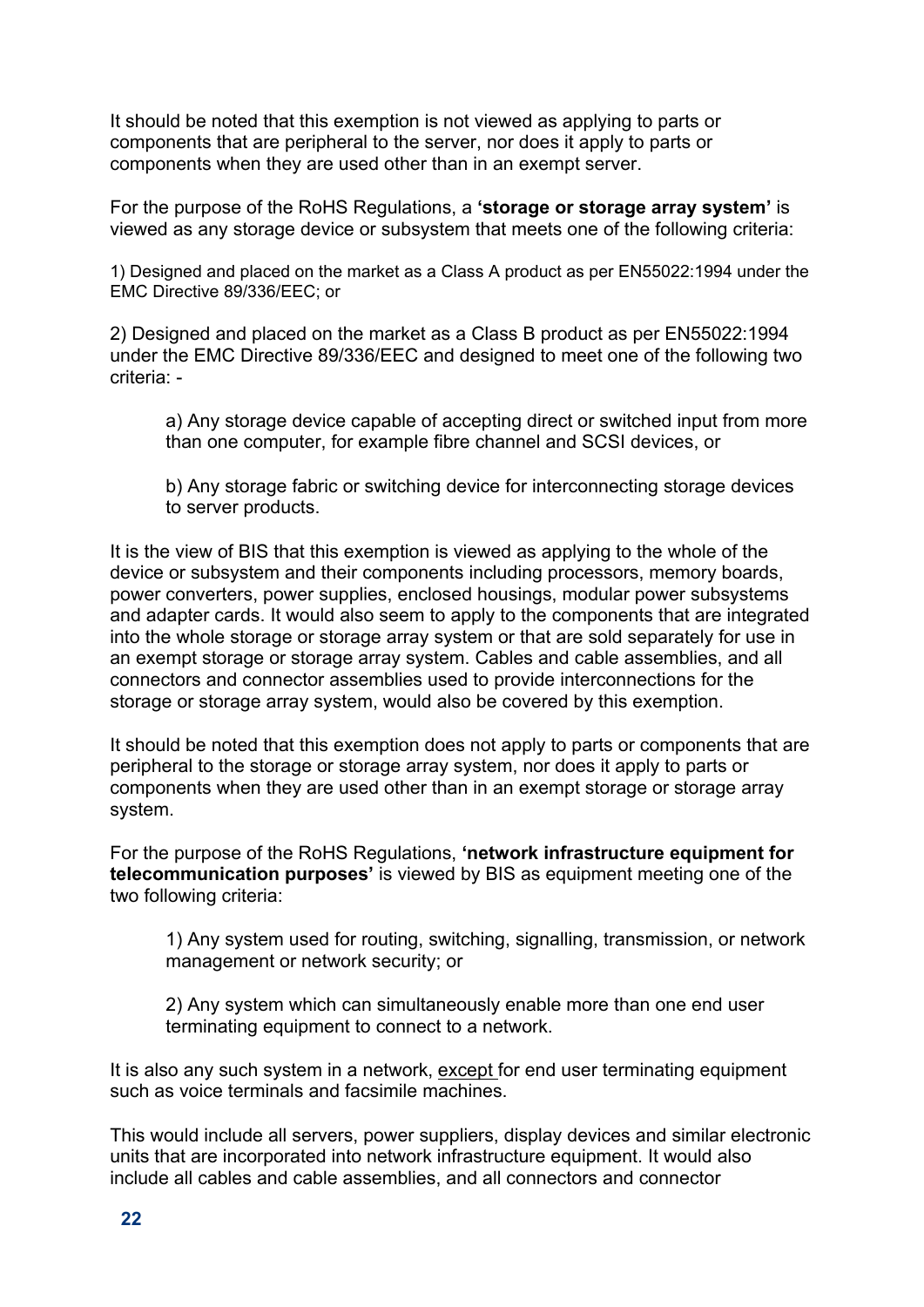assemblies used to provide interconnections for network infrastructure equipment but is not intended to include desktop or notebook computers, telephones, fax machines or consumer – type modems or switches etc.

## **7c-I. Electrical and electronic components containing lead in a glass or ceramic other than dielectric ceramic in capacitors, e.g. piezoelectronic devices, or in a glass or ceramic matrix compound**

Electronic components such as diodes, chip resistors, piezoelectric devices, etc. are permitted to contain glass or ceramic materials that contain lead

Ceramic materials are used in a variety of electronic devices including capacitors, insulators, piezoelectrics, magnets and integrated circuit packages. Some of these ceramic materials contain lead, for example lead zirconate titanate and lead magnesium niobate. The specific chemical composition and manufacturing process of these materials determine their electrical parameters, such as dielectric constant and the dissipation that is essential for the functioning of the component in which they are used. Hence, lead used in the ceramic parts of electronic components in electrical and electronic equipment is exempt from these Regulations.

## **7c-II. Lead in dielectric ceramic in capacitors for a rated voltage of 125 V AC or 250 V DC or higher**

The dielectric ceramic of some types of chip capacitor that are rated for voltages of 125V AC or 250 VDC or greater contain lead.

#### **7c-III. Lead in dielectric ceramic in capacitors for a rated voltage of less than 125 V AC or 250 V DC**

The dielectric ceramic of some types of chip capacitor that are rated for voltages of less than 125V AC or 250 VDC contained lead in the past but lead-free substitutes have been developed and so this exemption expires in 2013.

# **8a. Cadmium and its compounds in one shot pellet type thermal cut-offs**

Exemption 8 for cadmium in electrical contacts has been split into two so that where these are used in on-shot thermal cut-offs this exemption expires on 1 January 2012. One-shot thermal cut-offs are a type of fuse that opens when it exceeds a preset temperature and cannot be reset.

#### **8b. Cadmium and its compounds in electrical contacts**

Cadmium (usually as cadmium oxide) may be used in electric contacts in switches, relays, contactors, etc. The exemption for cadmium metal plating has been deleted.

#### **9. Hexavalent chromium as an anti-corrosion of the carbon steel cooling system in absorption refrigerators**

As absorption cooling works on several different types of energy sources such as gas, kerosene, batteries or electricity, absorption fridges are often used in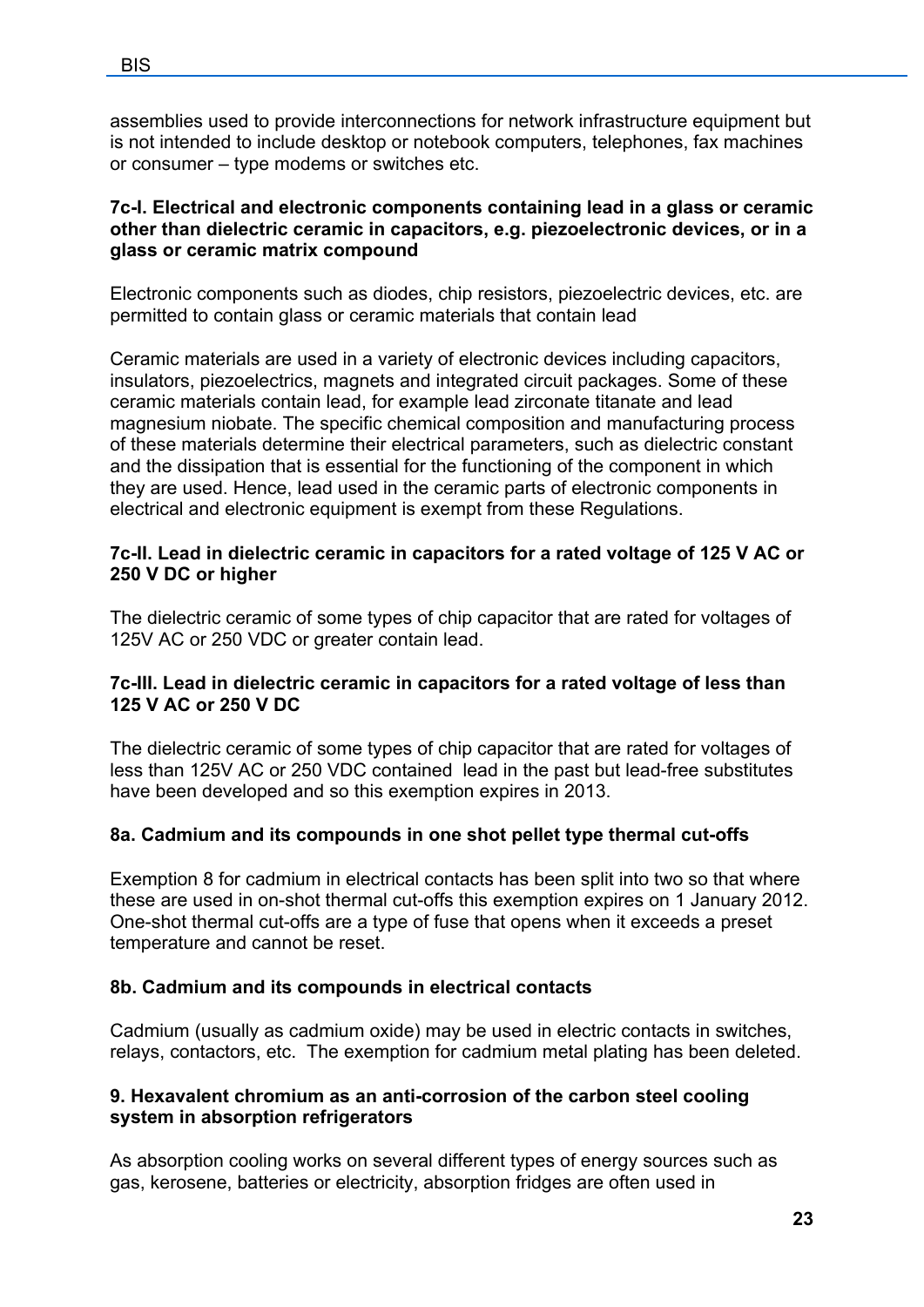recreational vehicles (e.g. motor homes and caravans) or remote places where electricity is not available. Another typical application is for minibars in hotel rooms as these fridges are virtually noiseless.

The applied heat and use of a water-ammonia mixture results in a corrosive environment that warrants the use of hexavalent chromium. This exemption has been introduced, since viable alternatives for this specific application have so far not been identified.

## **9b. Lead in lead-bronze bearing shells and bushes for refrigerant-containing compressors for heating, ventilation, air conditioning and refrigeration (HVACR) applications**

Lead-bronze bearing shells and bushes are used, amongst others, in compressors for stationary refrigeration and air conditioning equipment. Typical characteristics of such compressors include a long design life (over 50,000 hours for residential applications and over 100,000 for commercial applications) and a hermetic sealing to prevent refrigerant leakage and ensure reliable, uninterrupted operation without service for up to 15 years. Combined with the unique technical aspects of the refrigeration cycle (dry-starts, miscibility of the lubricant, repeated condensing and boiling, etc.), the bearings need excellent self-lubrication properties to meet the high durability and reliability requirements. Due to its lubricious nature, the use of lead as a bearing constituent is critical in these applications. This exemption has been introduced because so far no suitable alternative has been identified, although other materials have been extensively tested.

Bearing shells and bushes made of alloys that contain lead, which acts as a lubricant, may be used only for refrigeration-containing compressors for HVAC applications. This is because oil and grease lubricants are suitable for most bearings and bushes but they cannot be used at the low temperature of these applications.

# **11a. Lead used in C-press compliant pin connector systems**

C-press compliant pin connector systems are one specific type (see explanation for 11b) which has in the past used tin/lead coatings but a lead free substitute has been identified so that this exemption (11a) is no longer permitted for new equipment but may be used to repair of existing equipment where, for example, the PCB will be tin/lead plated and so a replacement connector should also be tin/lead plated. Use of different coating materials can potentially cause reliability problems.

# **11b. Lead used in other than C-press compliant pin connector systems**

Compliant pin connector systems are used to attach connectors or components to double-sides printed circuit boards. The connectors are pushed into suitably sized holes in the PCB and solder is not needed, but for reliable connection both the interior of the holes and the surface of the pins need to be coated with tin/lead. No suitable alternatives have yet been identified that are not susceptible to tin whiskers except for the C-press type which is covered by exemption 11a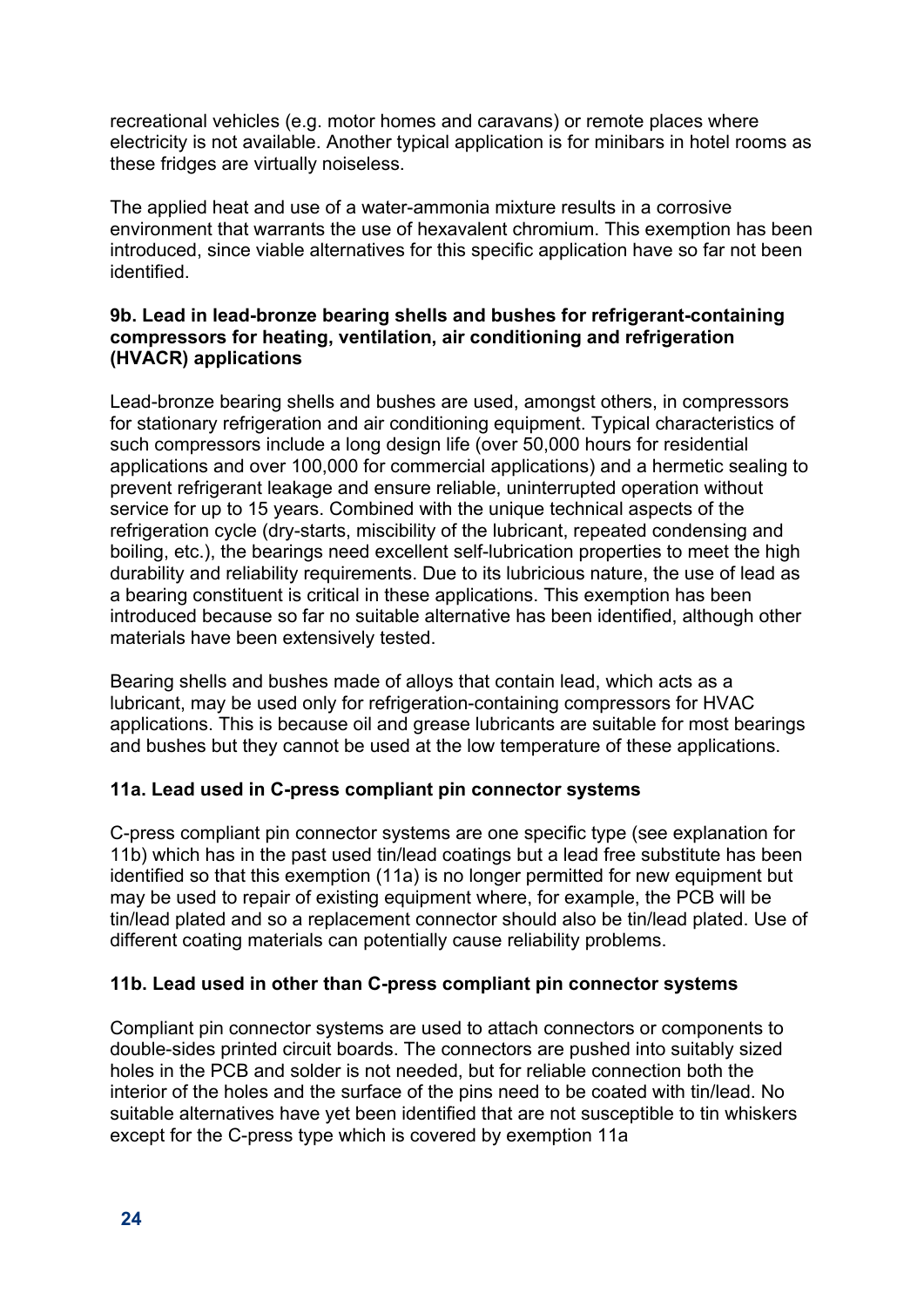# **12. Lead as a coating material for the thermal conduction module c-ring**

A thermal conduction module c-ring serves a specific purpose in the manufacturing of high performance electronic modules. Such modules are the key components of a mainframe central processing unit and typically contain multiple chips. The c-ring functions as a hermetical seal, continuously dissipating heat and preventing oxidation of solder joints.

While substitutes for lead in this application have been investigated, no feasible alternative has so far been identified.

# **13a. Lead in white glasses used for optical applications**

Exemption 13 has been split into one exemption (13a) for lead in white glass and another (13b) for coloured glass containing cadmium and lead. Exemption 13a is for colourless, transparent glass that is used for applications where no lead-free glass has the required properties such as in some types of camera lens, projectors, scanners and other optical equipment.

## **13b. Cadmium and lead in filter glasses and glasses used for reflectance standards**

Filter glass and glass used for reflectance standards is coloured by the addition of cadmium, lead or both cadmium and lead. Filter glass is used in a variety of optical instruments and has precise light absorption wavelengths which are a function of the additive.

#### **14. Lead in solders consisting of more than two elements for the connection between the pins and the package of microprocessors with a lead content of more than 80% and less than 85% by weight. [Expired on 1 January 2011 except in spare parts for equipment placed on the EU market before this date]**

Microprocessors are mounted onto boards or substrates by way of a socket. Such sockets require that a large number of pins (up to 950) are mounted onto the microprocessor for completing the necessary electrical connections. The high customer quality demands for these products mean that such packages are extensively tested, which necessitates high adhesion strength of the pins. This is even more critical at higher pin counts and the application of lead in the proportions specified in this exemption is essential to achieve the necessary properties.

Substitute materials without lead are used by some manufacturers but for high pin counts, the development of alternatives before 1 July 2006 would create significant quantities of waste. This exemption has been introduced to allow for the development of alternative designs without generating excessive amounts of waste.

#### **15. Lead in solders to complete a viable electrical connection between semiconductor die and carrier within integrated circuit Flip Chip packages**

Flip chips are attached to their packages or PCBs using very small solder bumps and many types use solder bumps containing lead. Lead is used for two main reasons. Its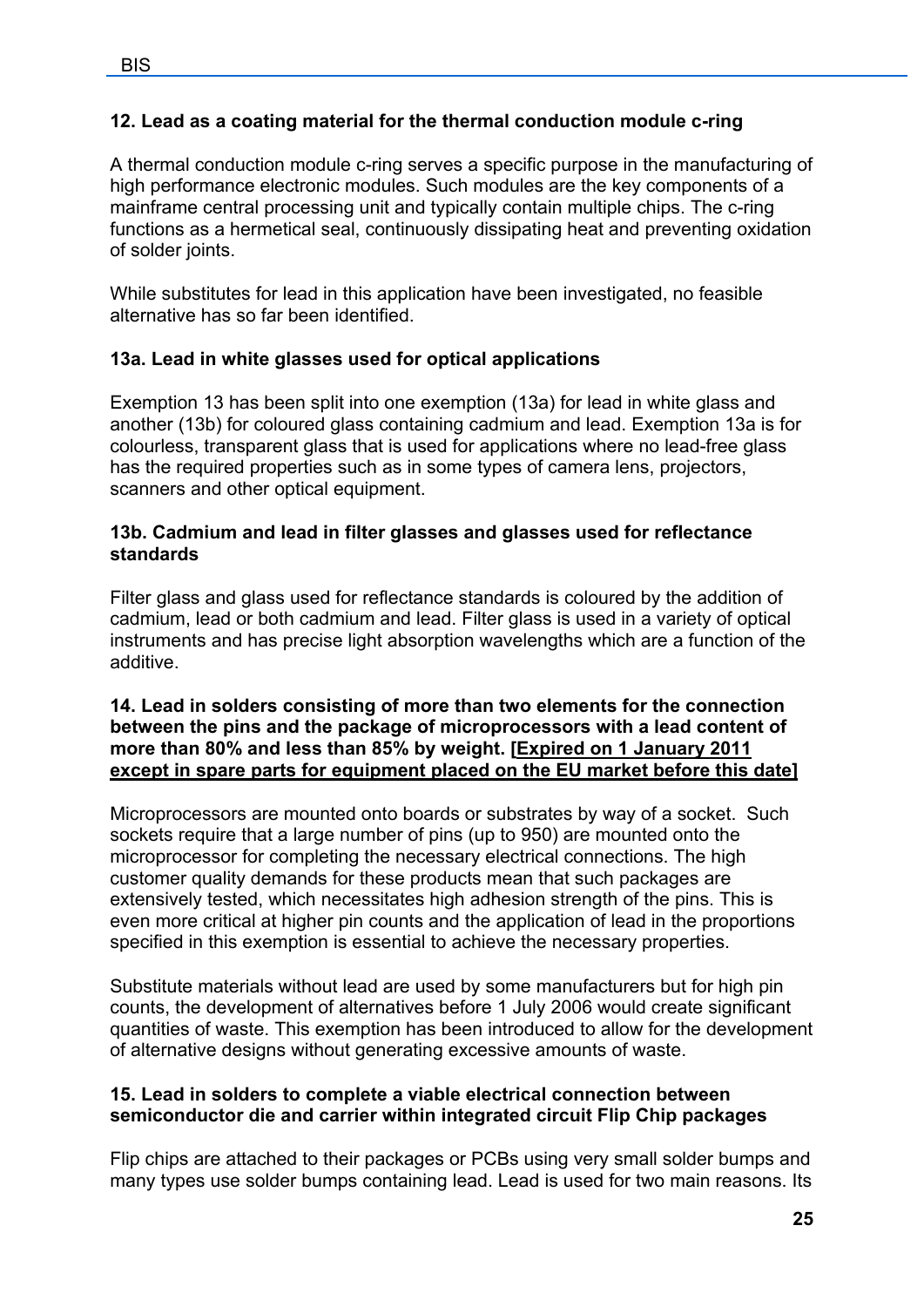ductility reduces the risk of damage to brittle parts of flip chip circuitry. Lead also protects against the possibility of thermal fatigue, which results from cyclic temperature changes and is not well understood with lead-free solders. High melting point solder bumps are attached using solder containing typically 37 – 40% lead to the package because this combination has a high resistance to a phenomenon called "electromigration" which in higher power flip chip packages would otherwise cause premature failure of the device. The solder connections to the chip are known as level 1 and level 1 flip-chip connections may contain lead. The external solder connections between packages and PCB known as level 2 are excluded from this exemption as viable alternatives have been developed.

# **16. Lead in linear incandescent lamps with silicate coated tubes**

An incandescent lamp generates light using a glowing filament heated to white-hot by an electrical current. This light-giving process is known as incandescence.

A linear incandescent lamp is a tubular filament lamp with pin connectors at either end. The glass is coated on the inside with silicate that contains lead. The lead assists in binding the silicate to the glass.

In this context there is no restriction on the use of lead in these lamps.

## **17. Lead halide as radiant agent in High Intensity Discharge lamps for professional reprography applications**

High Intensity Discharge (HID) lamps produce light by striking an electrical arc across tungsten electrodes housed inside a specially designed inner fused quartz or fused alumina tube. This tube is filled with both gas and metals. The gas aids in the starting of the lamps and the metals produce the light once they are heated to a point of evaporation.

Certain HID lamp types contain lead-iodide (PbI2) as a component in the filling. These lamps are used in professional U.V. applications: the curing, reprography and label printing industries. The lead is used for creating the correct lamp emission spectrum and lamp effectiveness.

In this context there is no restriction on the use of lead halide as a radiant agent in these lamps.

#### **18a. Lead as activator in the fluorescent powder (1 % lead by weight or less) of discharge lamps when used as speciality lamps for diazoprinting reprography, lithography, insect traps, photochemical and curing processes containing phosphors such as SMS ((Sr,Ba) 2 MgSi 2 O 7 :Pb) [Expired on 1 January 2011]**

Discharge lamps work by sending an electric current through a special gas. Depending on the gas, this either generates light directly or the current generates ultra-violet light, which is converted to visible light by fluorescent powders.

Lead is used as an activator in fluorescent powders for two classes of special fluorescent lamp products: -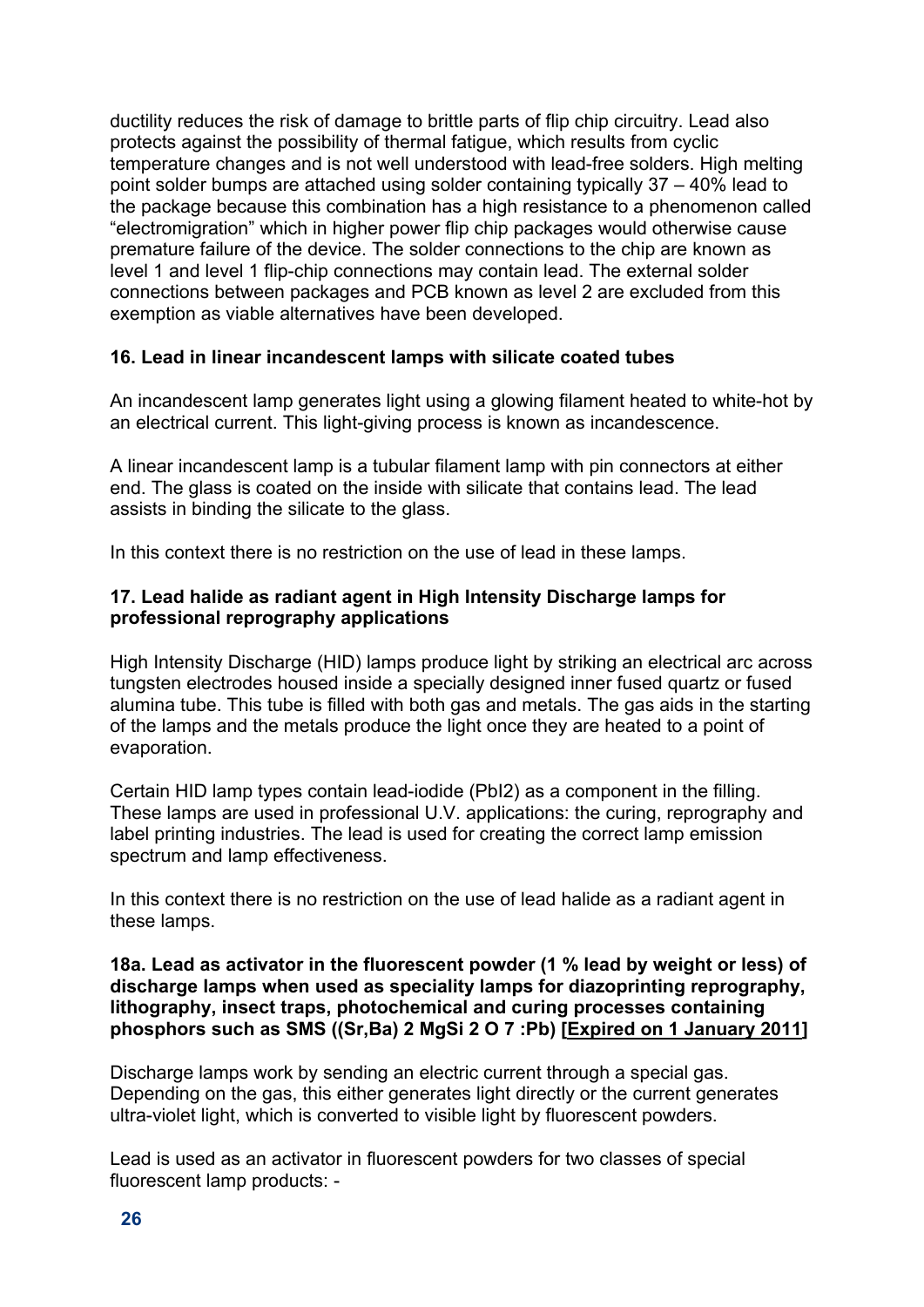1. Sun tanning lamps contain phosphors such as BSP (BaSi2O5:Pb), with an emission peak of 350 nm; and

2. Certain specialty lamps (applications: diazo-printing reprography, lithography, insect traps, photochemical and curing processes) contain the phosphors such as SMS ((Sr,Ba)2MgSi2O7:Pb), generating a broad emission peak centred at 360 nm.

The presence of lead creates the proper lamp emission spectrum and optimum lamp effectiveness.

Exemption 18a applies to the use of lead as an activator in the fluorescent powder of discharge lamps used in the above applications up to 1% by weight for lamps other than sun tan lamps as alternatives to lead will be available by 1 January 2011 when 18a expired.

#### **18b. Lead as activator in the fluorescent powder (1 % lead by weight or less) of discharge lamps when used as sun tanning lamps containing phosphors such as BSP (BaSi 2 O 5 :Pb)**

Discharge lamps work by sending an electric current through a special gas. Depending on the gas, this either generates light directly or the current generates ultra-violet light, which is converted to visible light by fluorescent powders.

Lead is used as an activator in fluorescent powders; sun tanning lamps contain phosphors such as BSP (BaSi2O5:Pb), with an emission peak of 350 nm. The presence of lead creates the proper lamp emission spectrum and optimum lamp effectiveness. Sun tan lamps have specific safety requirements and no substitutes to lead have yet been developed that exhibit suitable safety characteristics.

#### **19. Lead with PbBiSn-Hg and PbInSn-Hg in specific compositions as main amalgam and with PbSn-Hg as auxiliary amalgam in very compact Energy Saving Lamps**

There are two main parts to a compact fluorescent lamp (CFL): the gas-filled tube and the magnetic or electronic ballast. Electrical energy from the ballast flows through the gas in the tube causing it to give off ultraviolet light. The ultraviolet light excites a white phosphor coating on the inside of the tube. This coating then emits a visible light, which is the final product of the CFL.

Very compact Energy Saving Lamps (ESL) contain PbBiSn-Hg and PbInSn-Hg in specific compositions as main amalgam and PbSn-Hg as auxiliary amalgam

The substances (both main & auxiliary amalgams) control the Hg-vapour pressure inside small CFLs, stabilizing the light output and lamp effectiveness over a wide temperature range. This makes it possible to replace incandescent lamps by CFLs in a wide range of applications, both indoor and outdoor.

In this context there is no restriction on the use of lead in the form of an amalgam or auxiliary amalgam in these lamps.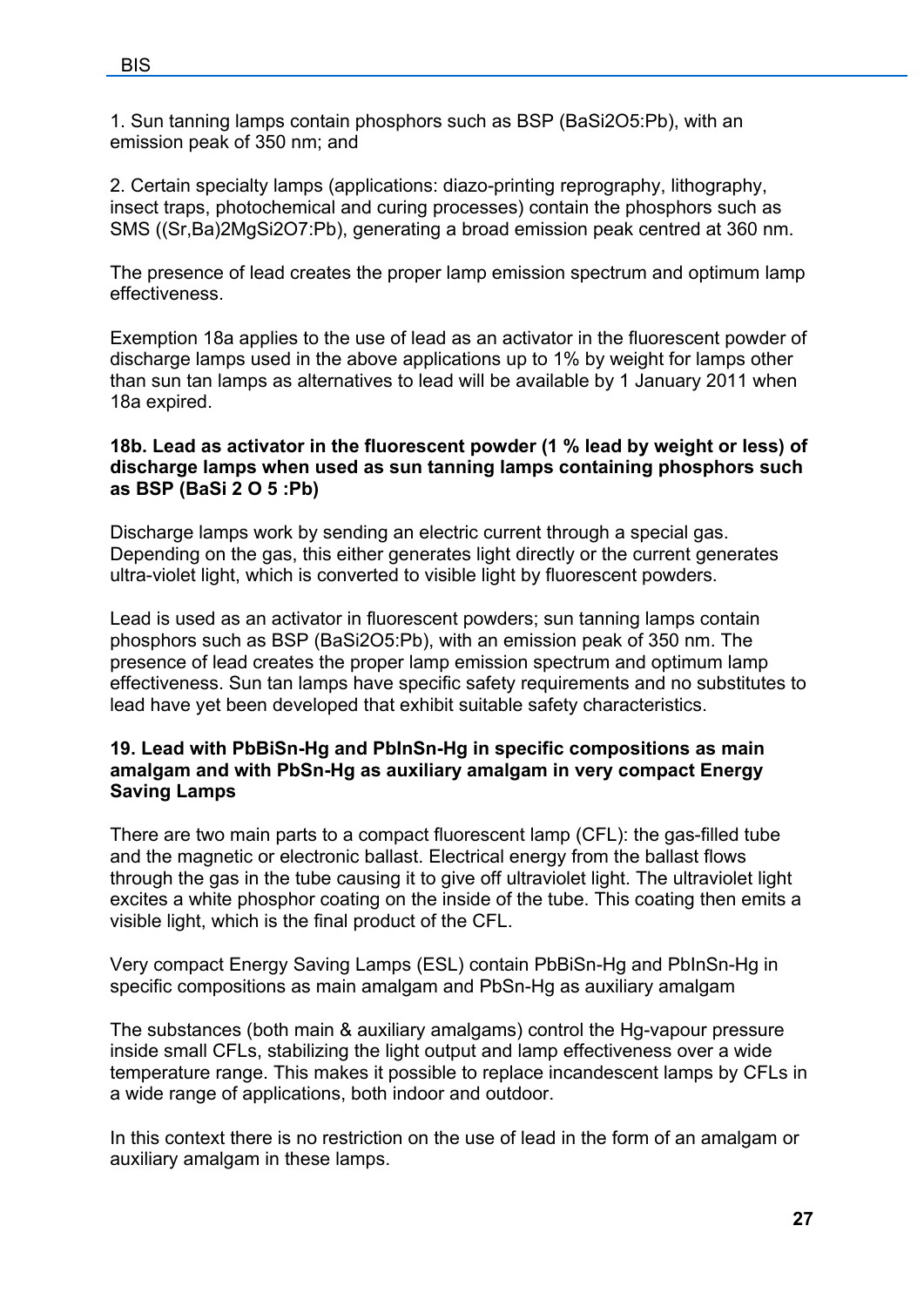## **20. Lead oxide in glass used for bonding front and rear substrates of flat fluorescent lamps used for Liquid Crystal Displays**

Lead is currently used in the glass panel of Liquid Crystal Display (LCD) screens. Two glass substrates are bonded with high precision by inserting glass spacers in between, to keep the same gap. Lead is used there to prevent overheating of the glass, which would result in image distortion and malfunction. It is found in the form of a solder with a concentration of 70% lead by weight, used to create a safe electrical contact on the plane glass surface. Lead containing glass solder is also used to assemble the flat-panel glass envelope.

In this context there is no restriction on the use of lead in the form of an oxide in the glass.

#### **21. Lead and cadmium in printing inks for the application of enamels on glasses, such as borosilicate and soda lime glasses**

Borosilicate and soda glass items are printed with scales and warnings in order to improve usability and ensure consumer safety. These markings must be permanently readable.

The printing on the glass uses an ink, which is fired and melts together with the glass surface, and contains significant amounts of lead oxide (37-48% by weight) and cadmium oxide (11% by weight). Applications using this process to print onto borosilicate glass include: coffee jugs; water boilers; electric water kettles; lamp covers; laser tubes; ozone tubes; and medical devices and soda glass is used for lamps.

In this context, there is no restriction on the use of lead and cadmium in the printing inks.

#### **23. Lead in finishes of fine pitch components other than connectors with a pitch of 0,65 mm and less**

The electrical terminations of virtually all electronic components (integrated circuits, memory "chips," diodes, resistors for example) must be plated with a thin layer of metal to make them capable of being soldered to the printed circuit board. Today, these terminal platings are most commonly comprised of a tin-lead (Sn-Pb) alloy.

One of the main reasons lead is included in the plating is to mitigate the formation and growth of tin "whiskers". Tin whiskers are electrically conductive, crystalline structures of tin that sometimes grow from surfaces where tin (especially electroplated tin) is used as a final finish.

Tin whiskers have been observed to grow to lengths of several millimetres (mm) and in rare instances to lengths up to 10mm. Numerous electronic system failures have been attributed to short circuits caused by tin whiskers that bridge closely-spaced circuit elements maintained at different electrical potentials.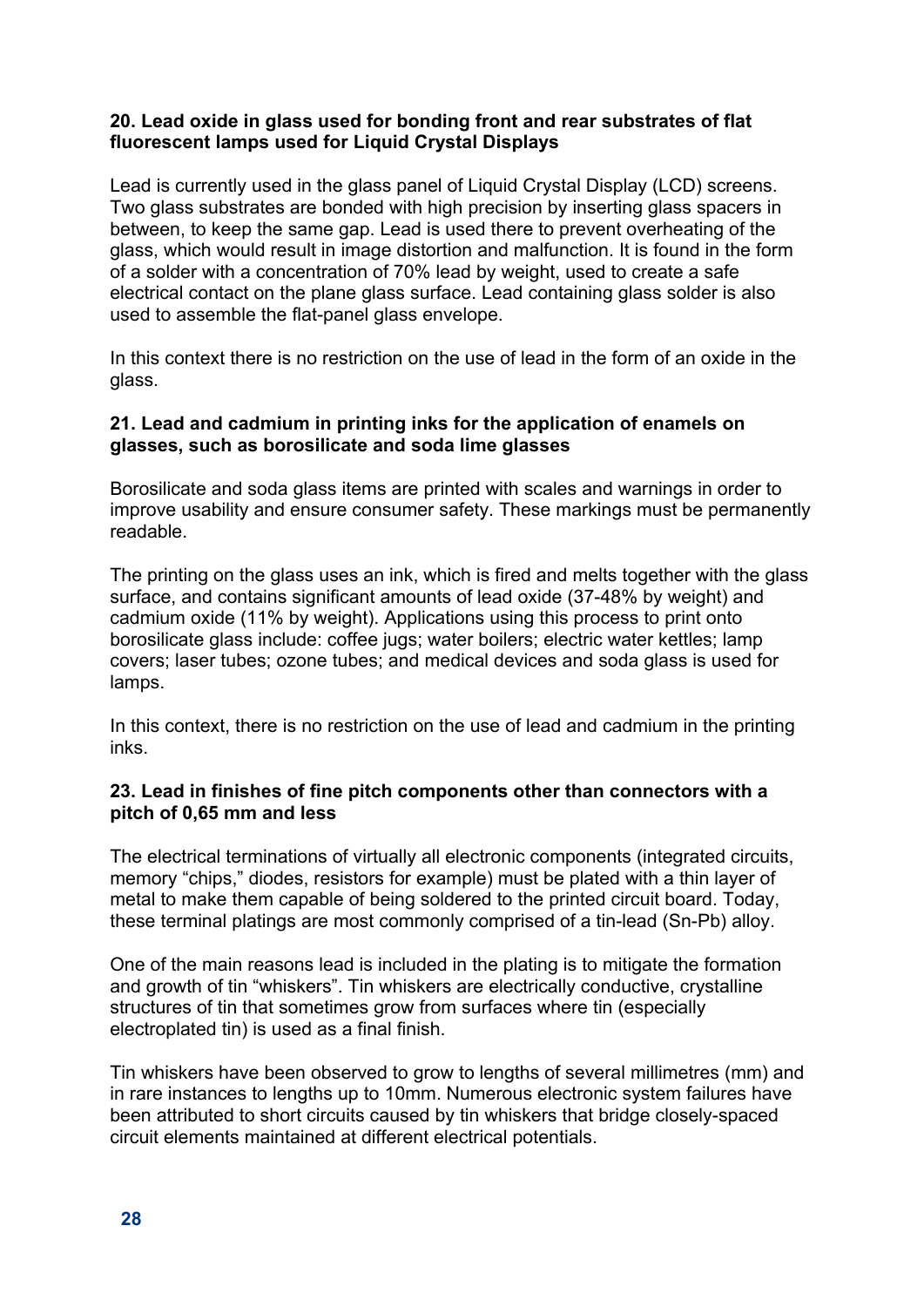Lead is used as a whisker suppresser in electroplated Sn coating. The concentration of Pb in the plating alloy is typically below 20%, and the thickness of the plating is only about 10 micrometers.

These tin whiskers can cause functional failure of electronic products once they grow long enough to create short circuits between adjacent electrical terminations. Finepitch parts are the most susceptible to such failures because the distance between the conductive leads is small. Modern electronic equipment requires the use of such fine-pitch parts to meet the computation speed and/or small size requirements of the market.

For the purpose of this exemption, fine-pitch components are defined as those with electrical terminations spaced with centres 0.65 mm or less apart. In such parts, the distance between adjacent leads is considerably smaller than the centre-to-centre spacing, and is typically 125 to 300 micrometers.

Since this exemption was granted, products in the scope of RoHS have been modified so that this type of component can be used without lead with negligible risk of tin whisker failures. However, older products would be susceptible to whisker failures and so this exemption allows repairs with fine pitch components that contain lead in the terminal coatings

#### **24. Lead in solders for the soldering to machined through hole discoidal and planar array ceramic multilayer capacitors**

RFI signal line filters are manufactured by soldering axial leads into machined ceramic multi layer through hole devices (discoidal capacitors or planar arrays) and mounting into metal bodies or connector shells.

Due to the novel construction of the capacitor, it is necessary to use ductile solders to make these solder joints so as to prevent the ceramic cracking as a result of tensile stresses generated during the cooling of the assembly.

The solders used contain lead along with other alloys (primarily indium) to maintain the ductility required. These solders are typically 50% lead and 50% indium.

In this context there is no restriction on the use of lead in the form of lead in solders for these components.

# **25. Lead oxide in surface conduction electron emitter displays (SED) used in structural elements, notably in the seal frit and frit ring**

Exemption 25 originally allowed lead to be used in frit materials of all types of plasma display panels (PDP) but a lead-free substitute has been identified for standard PDPs so this exemption is now limited to one new type where no substitute yet is available. Surface conduction electron emitter displays (SED) are relatively new on the EU market and differ in design significantly from plasma display panels (PDP). SED are evacuated unlike PDPs which contain a noble gas and only lead-based frits have so far been found to be suitable to create a permanent vacuum tight seal for SEDs.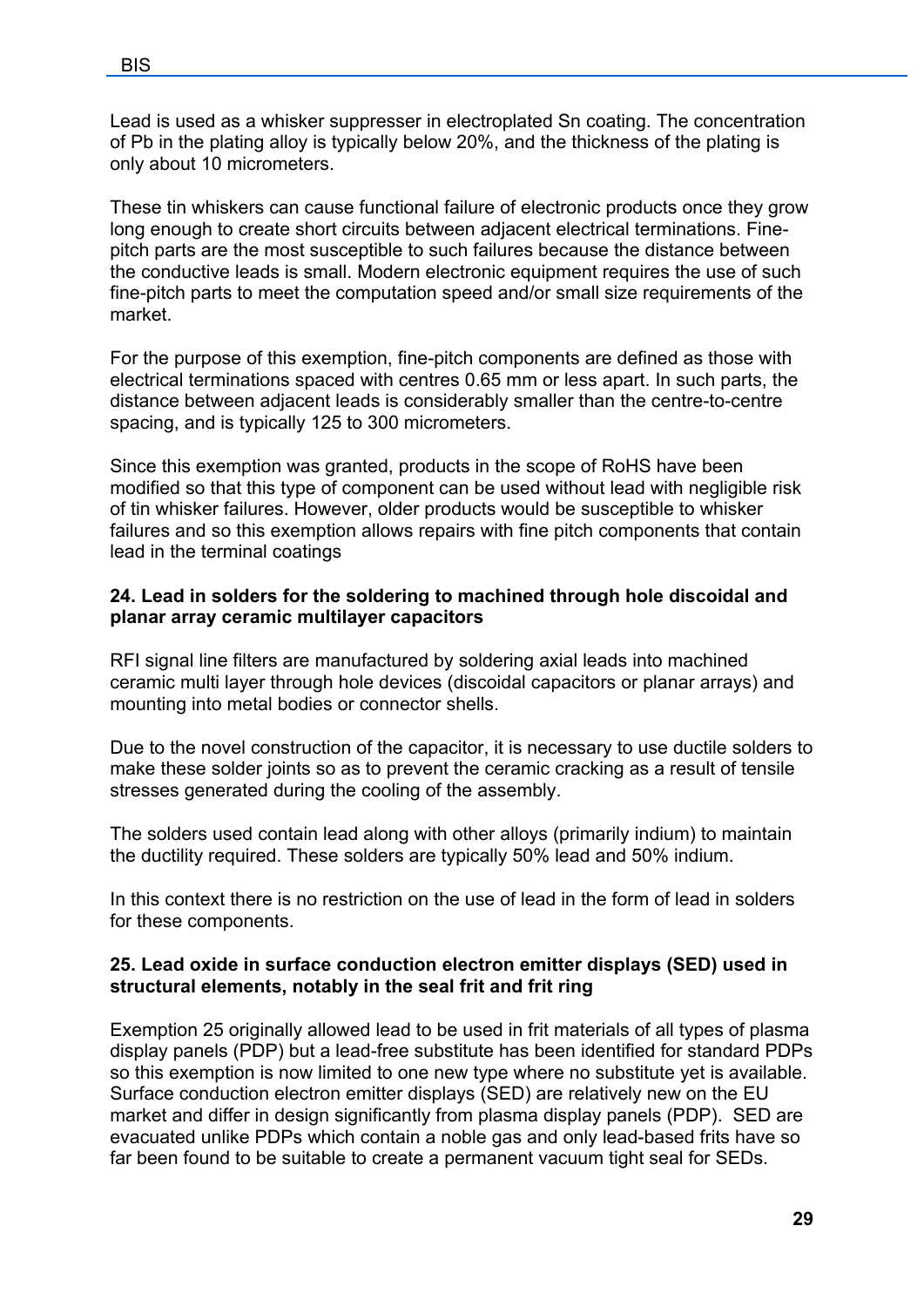# **26. Lead oxide in the glass envelope of Black Light Blue (BLB) lamps**

Black light (also Wood's light) is the common name for a lamp emitting electromagnetic radiation that is almost exclusively in the soft near ultraviolet range, and very little visible light.

BLB lamps produce black light that peaks in the soft ultraviolet at a wavelength of 365 nm, with almost no light in the visible spectrum; they appear deep purple violet to the human eye when operating, and black when turned off. These lamps are used to excite UV-sensitive paints and dyes and for other purposes, especially in special effects, security applications, and medicine.

The amount of PbO in the glass envelope is typically 20 wt%, = 18 wt% Pb.

The lead in the form of PbO is essential for creating the proper lamp emission: optimal optical properties: maximum transmission of UV light, and minimum visible light transmission.

In this context there is no restriction on the use of lead in the form of PbO in these components.

#### **27. Lead alloys as solder for transducers used in high-powered (designated to operate for several hours at acoustic power levels of 125 dB SPL and above) loudspeakers [Expired on 24 September 2010]**

Most professional/commercial transducers are designed to operate at high output levels in severe environments. At these high acoustic power levels and severe environmental conditions, the transducer's solder joints are subjected to continuous mechanical and thermal stresses. These extreme stresses are often aggravated by the extreme temperature environments to which fire and military use are frequently subjected.

Alloys containing lead are used as electrical/mechanical solders to attach copperclad aluminium and copper voice-coils to tinsel wires in electro-acoustic transducers used for commercial and professional fire and security sounders, and other sound applications such as military headsets. The alloys are Sn63Pb37 and Sn60Pb40 with lead content between 37 and 40%.

In this context there is no restriction on the use of lead in the form of alloys as a solder in these transducers.

#### **29. Lead bound in crystal glass as defined in Annex I (Categories 1, 2, 3 and 4) of Council Directive 69/493/EEC**

The use of lead in glass leads to a high refractive index (brilliancy), a strong dispersion and a high transmission of the light. Additionally, the use of lead in glass introduces further favourable thermal and mechanical properties in melting, forming, cutting and in post-processing.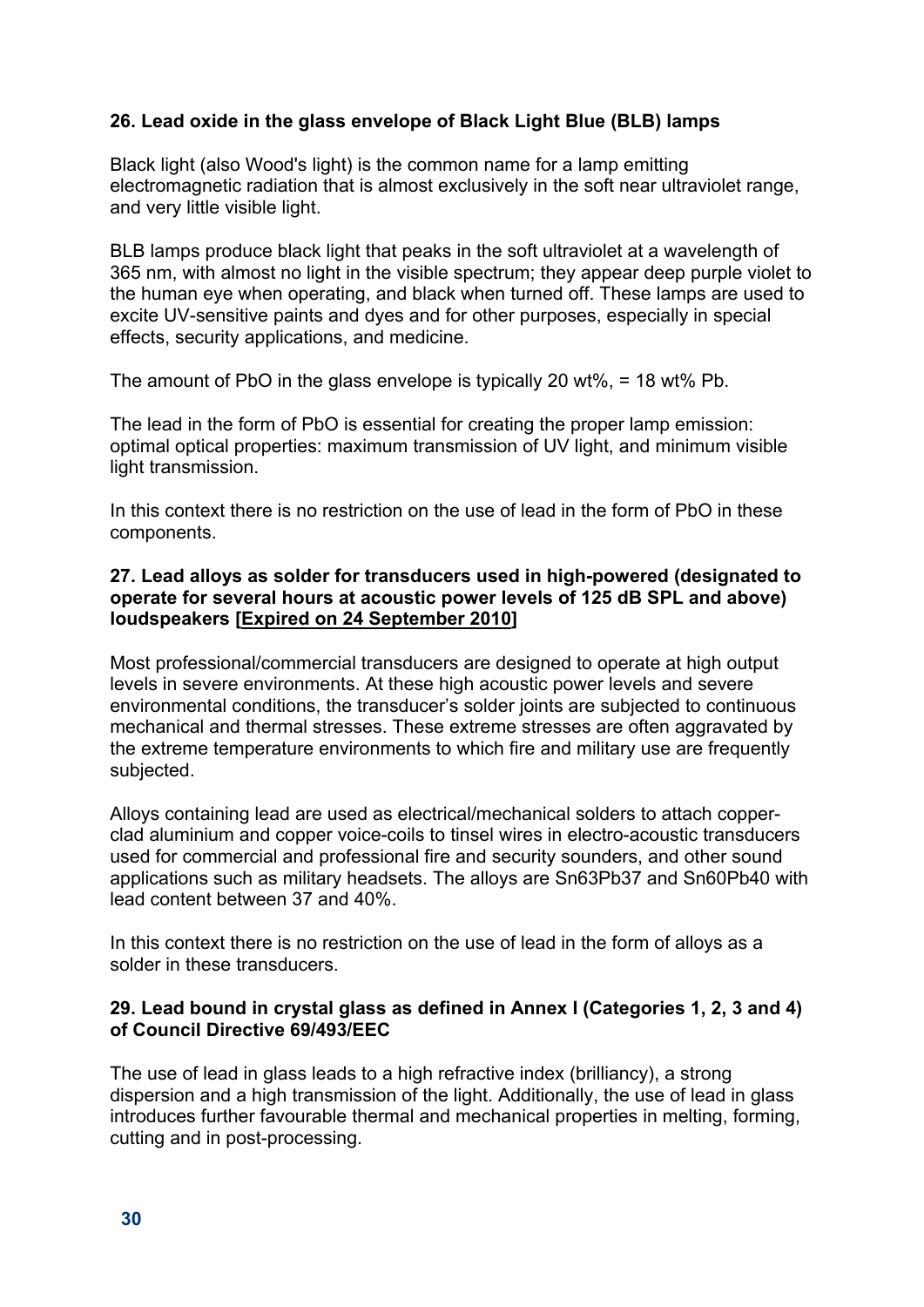In electric and electronic equipment this form of glass is used in pure (colourless) or coloured form for decorative and/or functional purposes, such as lamps, chandeliers, decoration of mobile phone covers, clocks and watches.

According to Council Directive 69/493/EEC, full lead crystal consists at least of 28% lead calculated as lead oxide (therefore >30% lead oxide).

Lead is bonded in the silicate matrix of glass and therefore immobilised and not biologically available. The absolute amount of lead depends on the mass of the article.

In this context there is no restriction on the use of lead bound in crystal glass as defined in Annex I (Categories 1, 2, 3 and 4) of Council Directive 69/493/EEC.

#### **30. Cadmium alloys as electrical/mechanical solder joints to electrical conductors located directly on the voice coil in transducers used in highpowered loudspeakers with sound pressure levels of 100 dB (A) and more**

This exemption allows for the use of special high melting point solders that contain about 70% cadmium, to solder the voice-coil wires of a novel design of small and light-weight but high-powered loudspeakers. The loudspeakers that require this exemption are a patented design and operate at close to 300°C and with very high gforces due to the vibration of the loudspeaker. Few cadmium-free solders have a suitable melting temperature; even so-called high melting point solders which are covered by the exemption mentioned in paragraph 7 above melt at about 300°C. The light-weight design is achieved by the use of aluminium wires and the few cadmiumfree solders with a suitably high melting point such as zinc/aluminium are too aggressive and dissolve the aluminium.

#### **31. Lead in soldering materials in mercury free flat fluorescent lamps (which e.g. are used for liquid crystal displays, design or industrial lighting)**

This exemption permits the use of lead in the material used to form a gas tight bond for a new type of flat fluorescent lamp that is mercury free and has an unusually long life. Research has not yet identified a material that can form a permanent gas tight bond without lead. Although referred to as a "soldering material", this is a lead based low melting point glass with ~70% lead oxide which melts on heating the lamp assembly to form the bond and seal the lamp. These lamps can be used as backlights for LCDs, as well as for lighting and other applications. They are thicker than the narrowest types of special straight fluorescent lamps that do need to contain mercury and are used where there is limited space available such as in laptop computers. Lead in these special lamps is already covered by the exemption in paragraph 22 above, but this exemption allows lead in special thin flat lamps but only for LCD.

#### **32. Lead oxide in seal frit used for making window assemblies for Argon and Krypton laser tubes**

The optical windows of Argon and Krypton lasers are sealed using special glass frit materials that contain lead oxide. Frit seals are made with low melting point glasses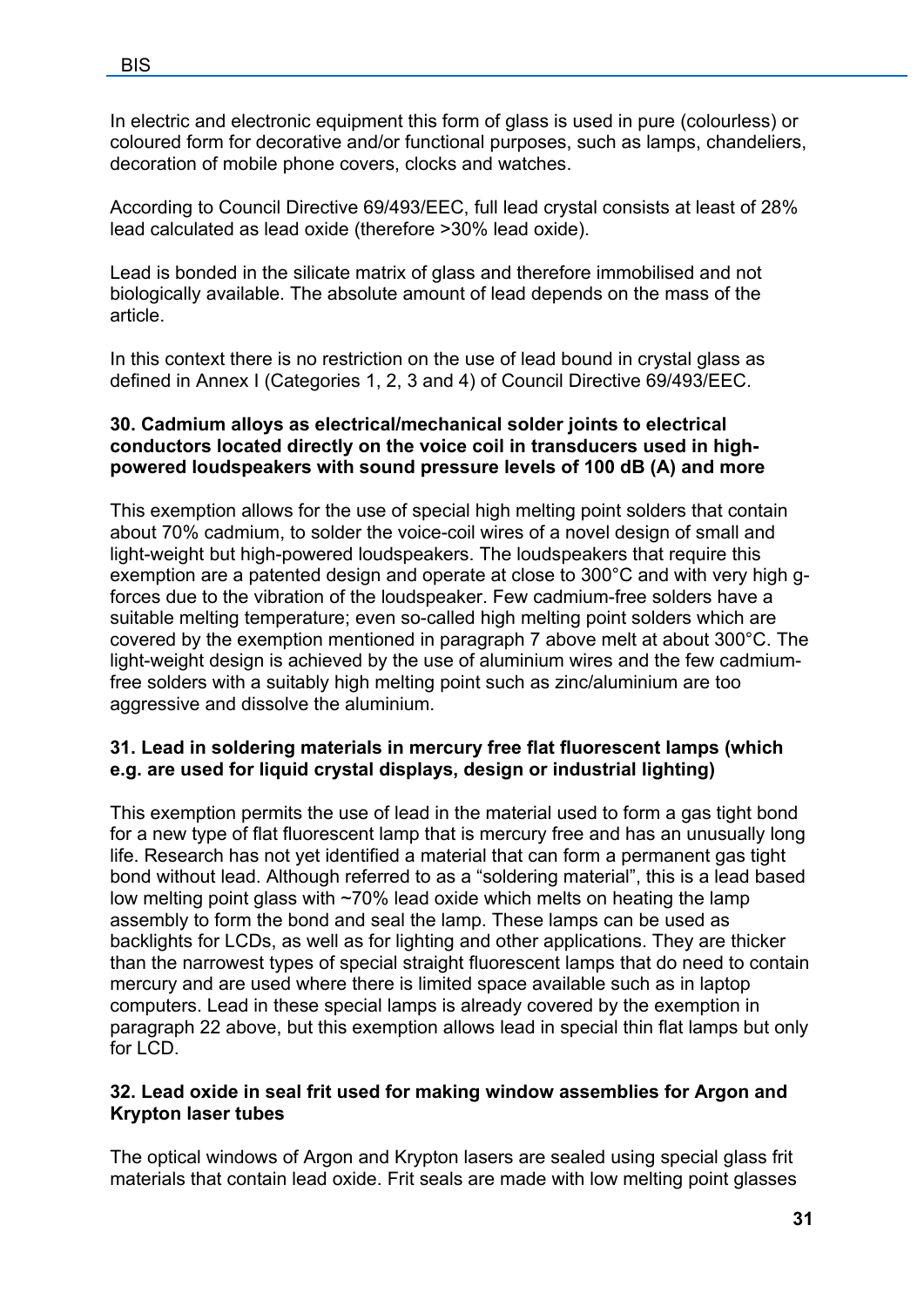in powder form and these form a glass bond when heated to above their melting point. The optical windows and the laser tube are both quartz and only seals made with lead based glass provide the correct combination of properties that allow the vacuum tight bond to be made and precisely align the windows with a high yield.

Argon and Krypton lasers are used as tools for cutting materials. They are also used for medical applications such as eye surgery although medical lasers are in Category 8 of the WEEE Directive and, therefore, currently outside the scope of the RoHS Directive.

## **33. Lead in solders for the soldering of thin copper wires of 100 μm diameter and less in power transformers**

Copper transformer wires are connected to terminals by soldering but copper dissolves in the liquid solder. In the time taken to make a solder joint, it is possible for all of the copper to dissolve if the wire is very thin resulting in weak bonds. The rate at which copper dissolves depends on the solder composition, the temperature and time at high temperature. The rate of dissolution is faster in lead-free solder than in tin/lead solder at the same temperature. The slowest dissolution rate is achieved with tin/lead solder alloys that also contain ~3% copper. Standard lead-free solders with <1% copper dissolve the copper wire much more rapidly. Another issue is that it can take longer to make a lead-free bond than a tin/lead bond so that more copper dissolves. High power transformers use very fine wires and generate high voltage and so the solder bond must be domed to avoid arcing and this increases the time required to make the bond. To burn off the enamel coatings used on fine copper wires requires the use of a high temperature and this also increases the copper dissolution rate. Enamel coated transformer wires of 100 μm diameter or less cannot be soldered with lead-free solders as too much copper dissolves resulting in a weak bond and so solders containing lead must be used.

# **34. Lead in cermet-based trimmer potentiometer elements**

Cermet based potentiometers are electronic components used to provide an adjustable electrical resistance. This type of potentiometer is the only type suitable for high current, high humidity or high temperature operation. The device contains a cermet disc with a resistive coating of ruthenium oxide with lead oxide that is applied as a paste which is heated to melt the lead oxide to give a strong, wear-resistant bond. The lead imparts the necessary wear resistance and a stable electrical resistance. Similar coatings of lead with ruthenium oxide are widely used in chip resistors which are generally regarded as being covered by RoHS exemption 7c (lead in electronic ceramic parts) but neither the applicant nor the Commission could determine if the cermet potentiometer application was covered by RoHS exemption 7c or by RoHS exemption 5 (lead in glass of cathode ray tubes, electronic components and fluorescent tubes) and so this exemption has been granted to allow the use of lead in the resistive materials of cermet potentiometers.

#### **36. Mercury used as a cathode sputtering inhibitor in DC plasma displays with a content up to 30 mg per display [Expired on 1 July 2010]**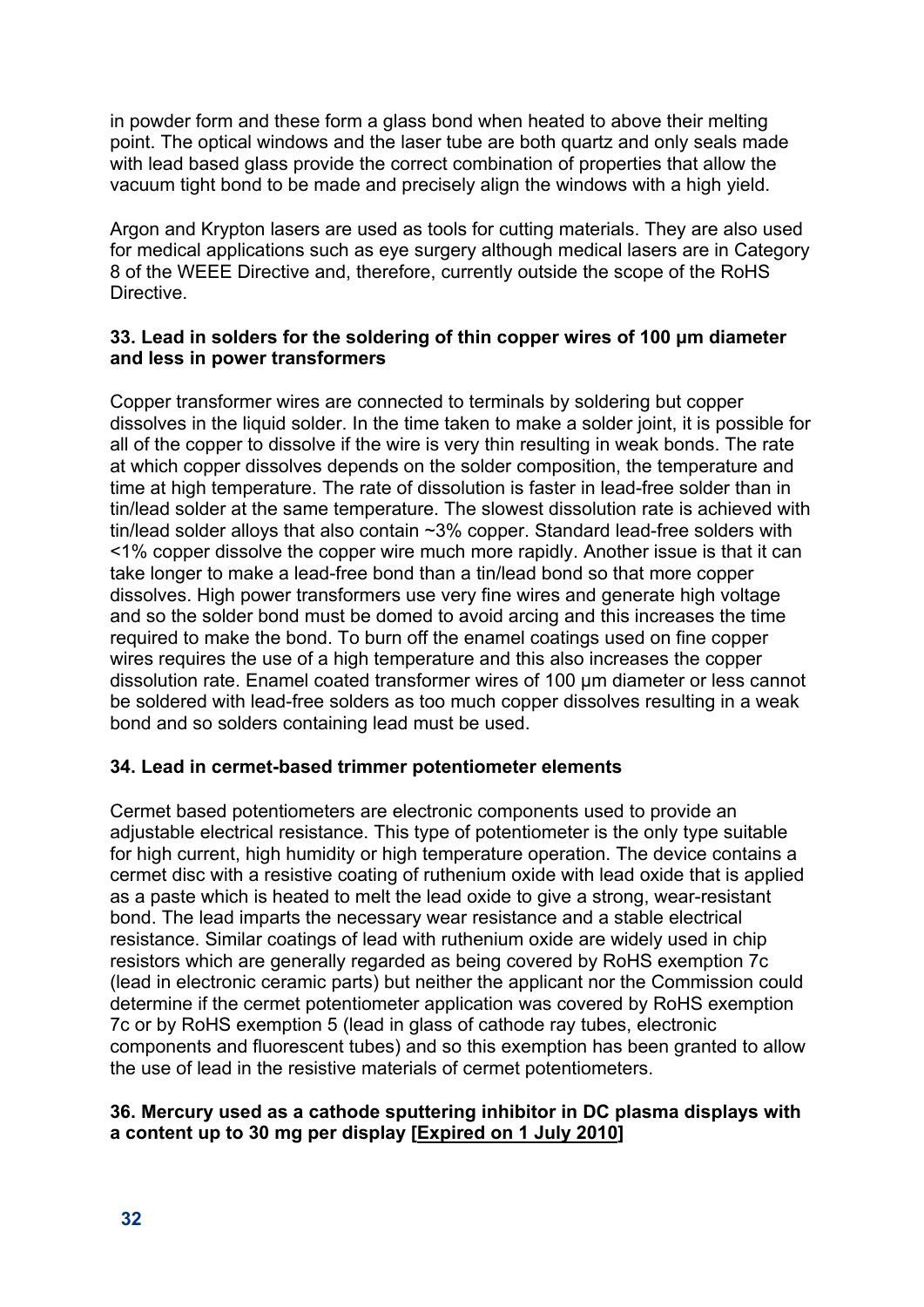Most plasma displays on the market, including plasma TVs, are AC types which do not contain mercury. However this exemption applies to DC type plasma displays which contain small amounts of mercury. DC plasma displays that show information (eg numbers) are quite different to AC plasma television displays. Inside the display, DC voltages are applied between anodes and cathodes to generate the plasma. With DC, the charge flows in one direction so that electrons hitting the cathode slowly erode the surface by a process referred to as "sputtering". Mercury vapour within the plasma display effectively retards sputtering of the cathodes giving the display an acceptable life. No alternative materials have yet been found to replace mercury. The exemption is granted only until 1 July 2010 because research into substitute materials is underway.

## **37. Lead in the plating layer of high voltage diodes on the basis of a zinc borate glass body**

High voltage glass diodes are made with a special type of glass based on zinc borate with ~2.5% lead. The glass composition is designed to match the thermal expansion coefficient of the component's terminals. The terminals are electroplated with a tin coating and during assembly, small quantities of lead from the glass diffuse into the tin coating giving it a composition with up to 0.3% lead. Although the lead in the glass of the diode is covered by exemption No. 5 of the RoHS Annex, the lead that has diffused into the tin coating is not covered by any other existing exemptions.

#### **38. Cadmium and cadmium oxide in thick film pastes used on aluminium bonded beryllium oxide**

Hybrid circuits based on alumina substrates are widely used in electronics but for certain specific and demanding applications, beryllium oxide substrates are required. The hybrid circuit consists of a number of layers of insulators, dielectrics and metals that are applied to create the electrical circuit. Semiconductor dies are attached to the circuitry commonly with fine aluminium wires that are bonded to the metal conductors of the hybrid circuit using ultrasonic wire-bonding. The materials of the hybrid circuitry must bond strongly to each other and to the substrate and not debond during the thermal processing or when aluminium ultrasonic wire-bonding is carried out. Traditionally, hybrid materials have contained lead and cadmium oxide to form low melting point glasses that melt during processing to create a strong bond. RoHS compliant hybrid materials have been developed that are suitable for the more common alumina substrates but none are yet available that are suitable on beryllium oxide.

# **39. Cadmium in colour converting II-VI LEDs (< 10 μg Cd per mm 2 of lightemitting area) for use in solid state illumination or display systems**

Light emitting diodes (LED) are produced in four main colours, blue, green, yellow and red. White LED lighting is produced by combining blue, green and red but obtaining a pure white consistently is very difficult as the exact colours of individual LEDs vary, even within one silicon wafer. Another issue is that although the energy efficiency of blue LEDs is high, the energy efficiencies of green and yellow LEDs are much lower. Hence, it is an advantage in terms of reduced energy consumption to use blue LEDs where possible.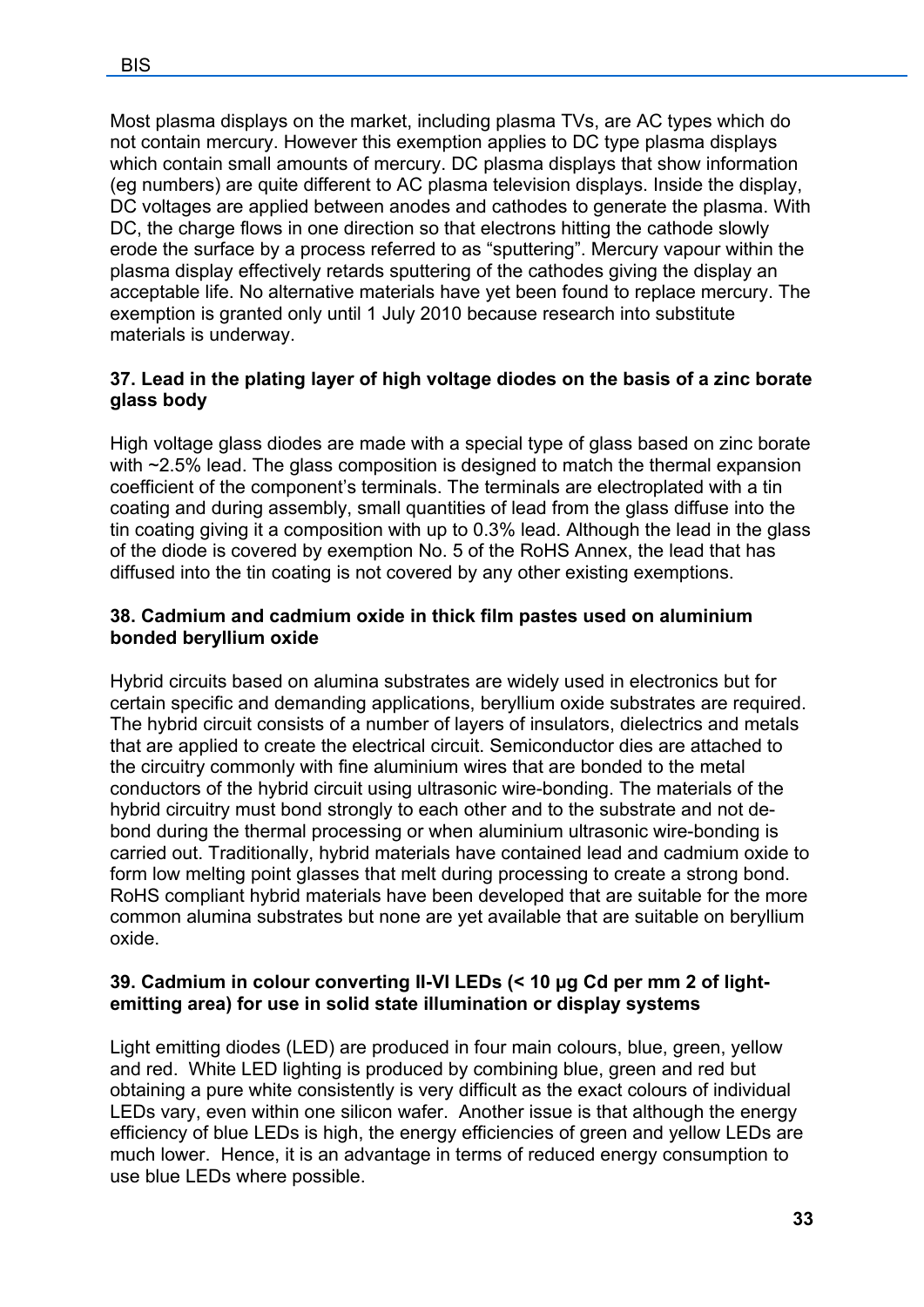Exemption 39 covers a new development in which a thin coating of II – VI compounds is deposited onto energy efficient blue LEDs and this coating converts with a high energy efficiency the emitted blue LED light into light of other colours. II – VI compounds are substances that contain elements from group II of the periodic table (e.g. Zn and Cd) and from group VI (e.g. selenium and tellurium). Cadmium is used in these coatings as it has been found to be an essential ingredient to allow conversion of blue light into the required visible light colours. The emitted light colour depends on the composition of the coating and it is possible to produce light of almost any colour with a defined wavelength. This technology is useful for display applications where precise and reproducible colours are important. By using more than one coating on a blue LED, it is possible to emit blue, green and red light from one colour converted LED to obtain a precise pure white light that can be used for solid state illumination applications.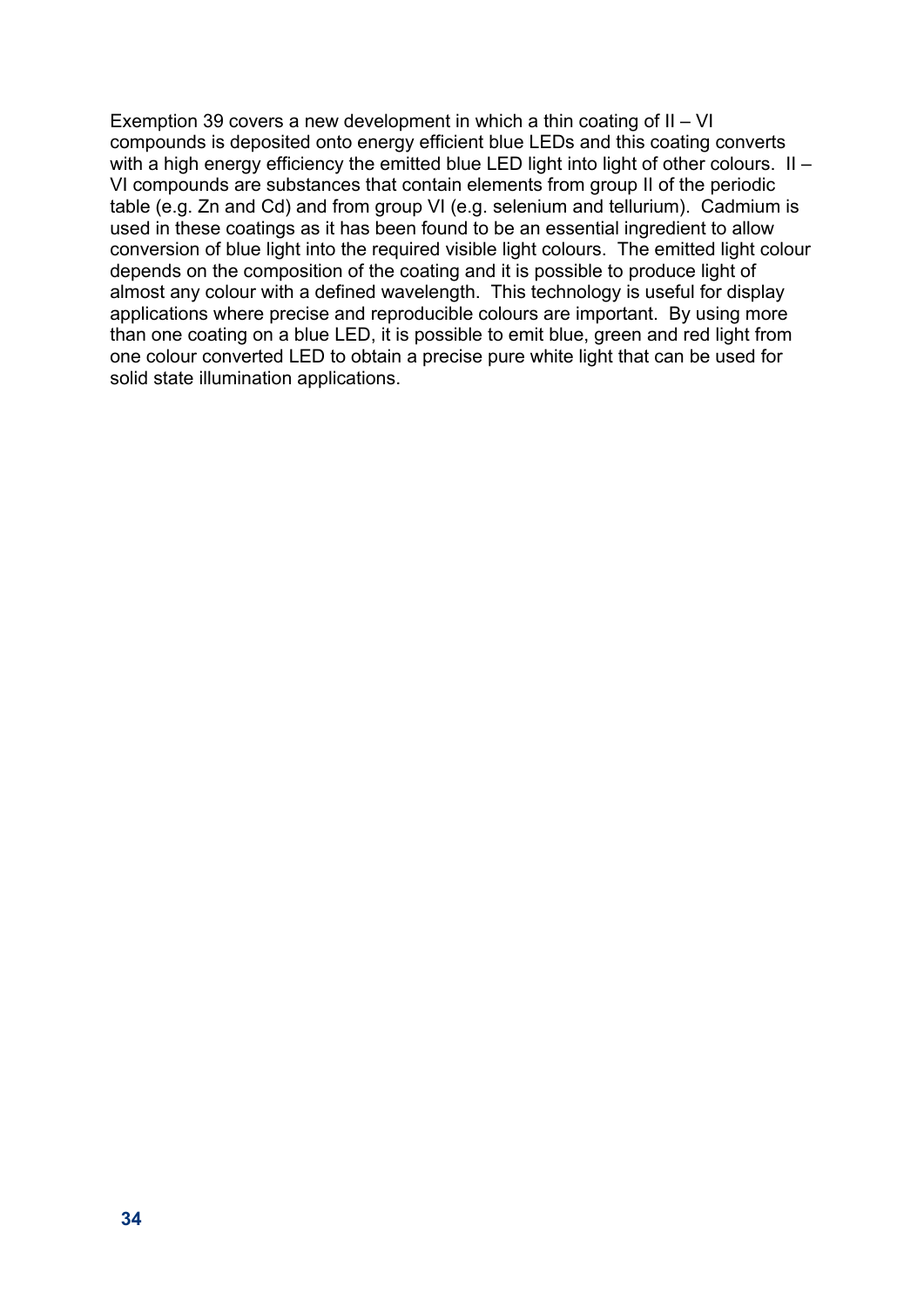# <span id="page-34-0"></span>**Annex D**

An example of a flow chart that might be used as part of an organisation's compliance procedures (see notes on next page).

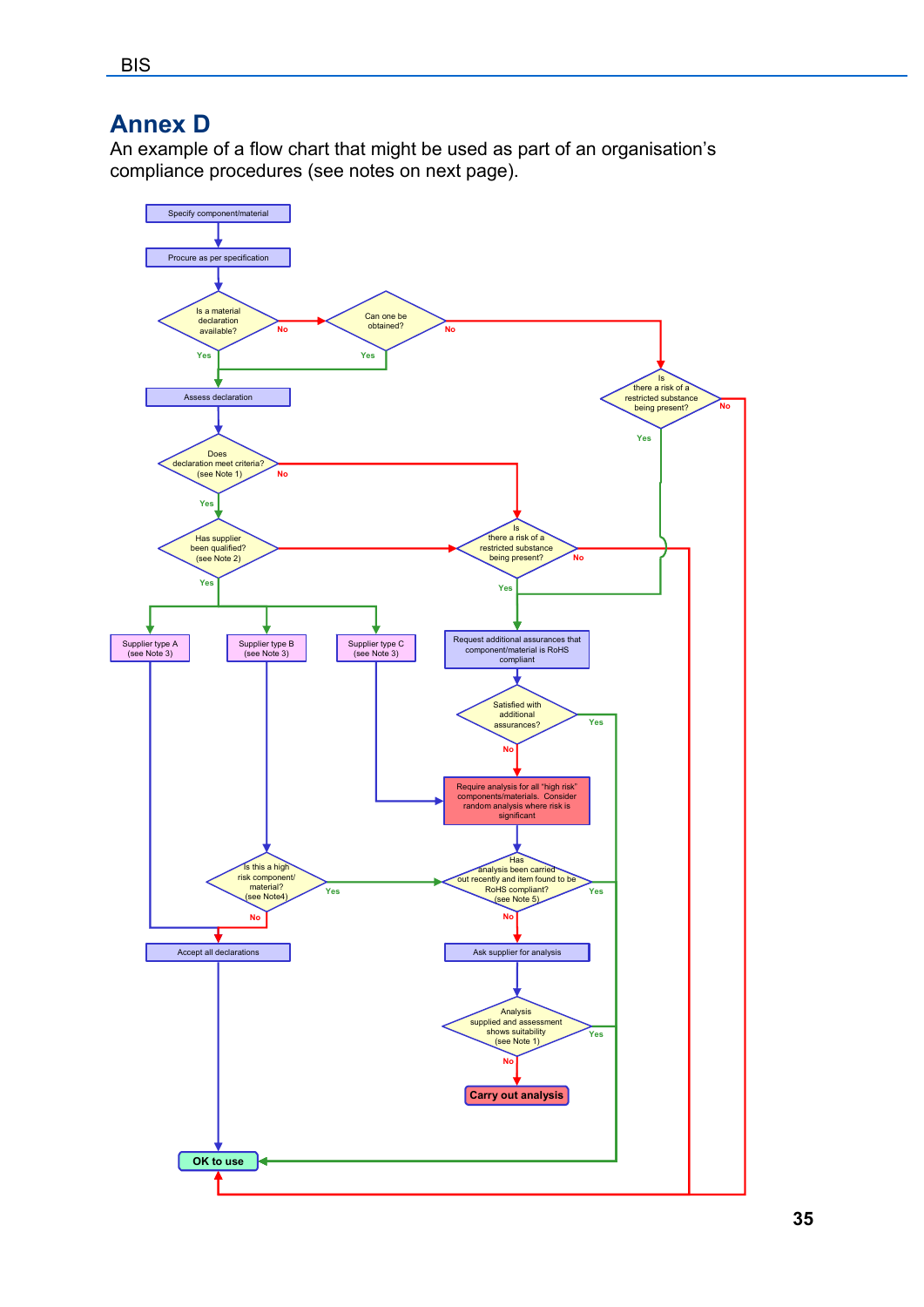# <span id="page-35-0"></span>**Notes to accompany the compliance flow chart**

#### **Note 1 - Assessment of materials declarations and suppliers analysis certificates**

- Declarations and analysis certificates must be assessed for accuracy. As the forgery of analysis certificates is not unknown, expect to see the following information:
	- Declarations and analysis data based on homogeneous materials
	- A statement that all six RoHS substances are absent and a list of maximum concentration values
	- If an exemption is utilised, a statement to that effect specifying which one this is
	- Supplier name and contact details

# **Note 2 – Supplier Qualification**

- Has the supplier been qualified? Most manufacturers will already have a defined process of supplier qualification as part of their quality system. This system needs to be extended to capture information critical to RoHS. This could be based on audit, past experience, etc.
- Supplier audit quidance
	- Aim is to determine if a supplier understands the requirements of the RoHS Regulations and has procedures in place that minimise risk
	- May be carried out in person or remotely
	- Industry accreditations for RoHS may be acceptable although these do not guarantee compliance
	- Any audit should consider how your suppliers assess their suppliers

# **Note 3 – Supplier Qualification Categorisation**

- As an output of the qualification process, suppliers are categorised according to their performance. This example suggests three categories:
	- Type A: supplier has very good understanding of RoHS, comprehensive and effective systems in place to ensure RoHS compliance and carries out selective analysis of high risk components/materials
	- Type B: Supplier has good understanding of RoHS and has a system for ensuring RoHS compliance but may be lacking in some respect, e.g. does not analyse high risk components/materials
	- Type C: Supplier does not understand RoHS requirements or does not have system to ensure compliance and does not check incoming components/materials or declarations

# **Note 4 – High Risk Components/Materials**

- High risk components/materials include the following examples:
	- PVC
	- bright red, orange or yellow plastic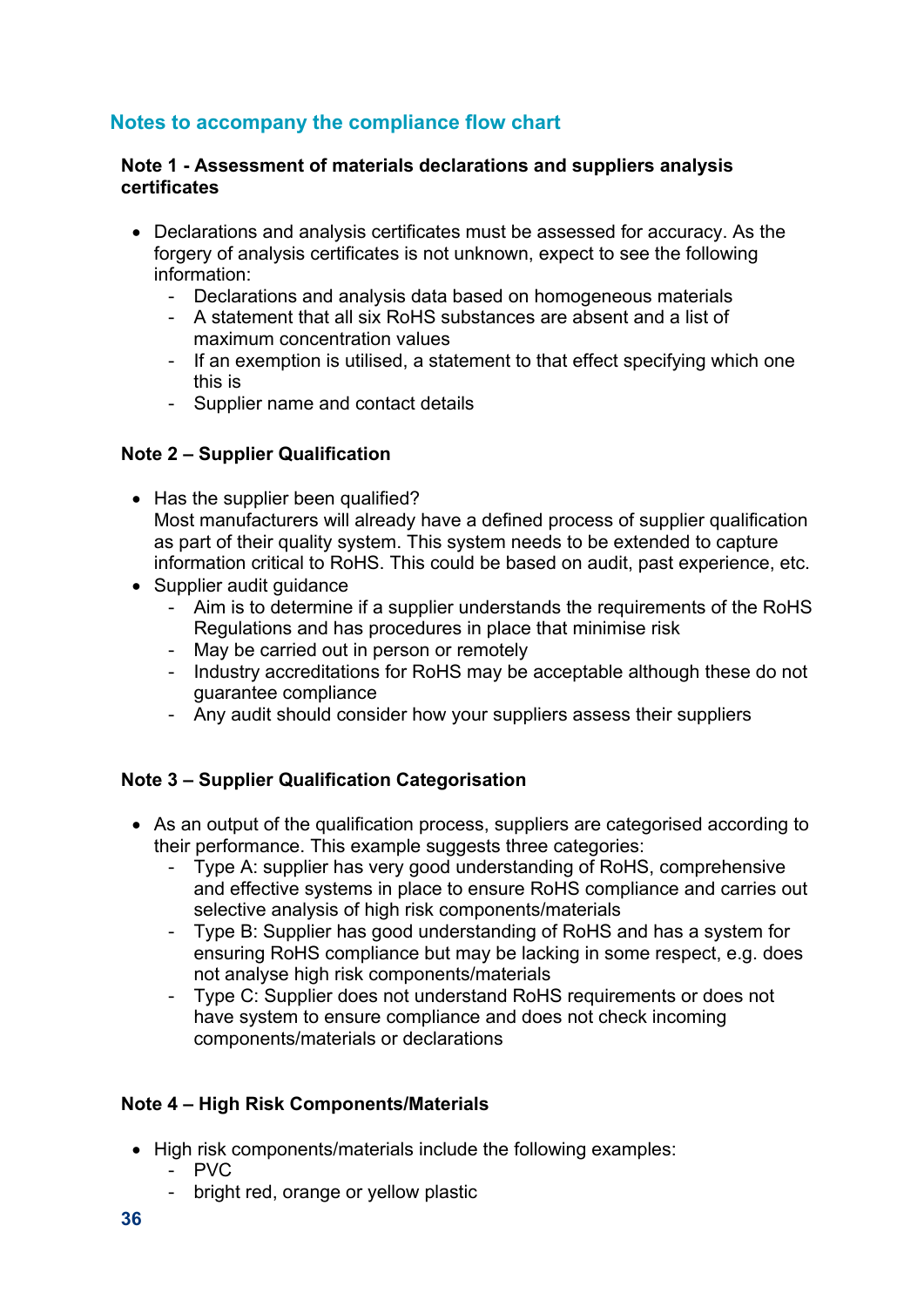- ABS
- aluminium and galvanised steel with a yellow "tint"

# **Note 5 – Analysis Requirements**

- The need for regular analysis depends on the risk of non-compliance as well as the risk to the environment. Therefore components/materials used in large numbers will require more frequent scrutiny (and possibly analysis) than those used in small numbers.
- Due diligence does not expect analysis of every component/material, this would be unreasonable but where there is a risk of non-compliance, the frequency that analysis should be carried out may depend on the potential risk to the environment so that components/materials used in very large numbers would need to be analysed more often than components/materials used in small numbers.